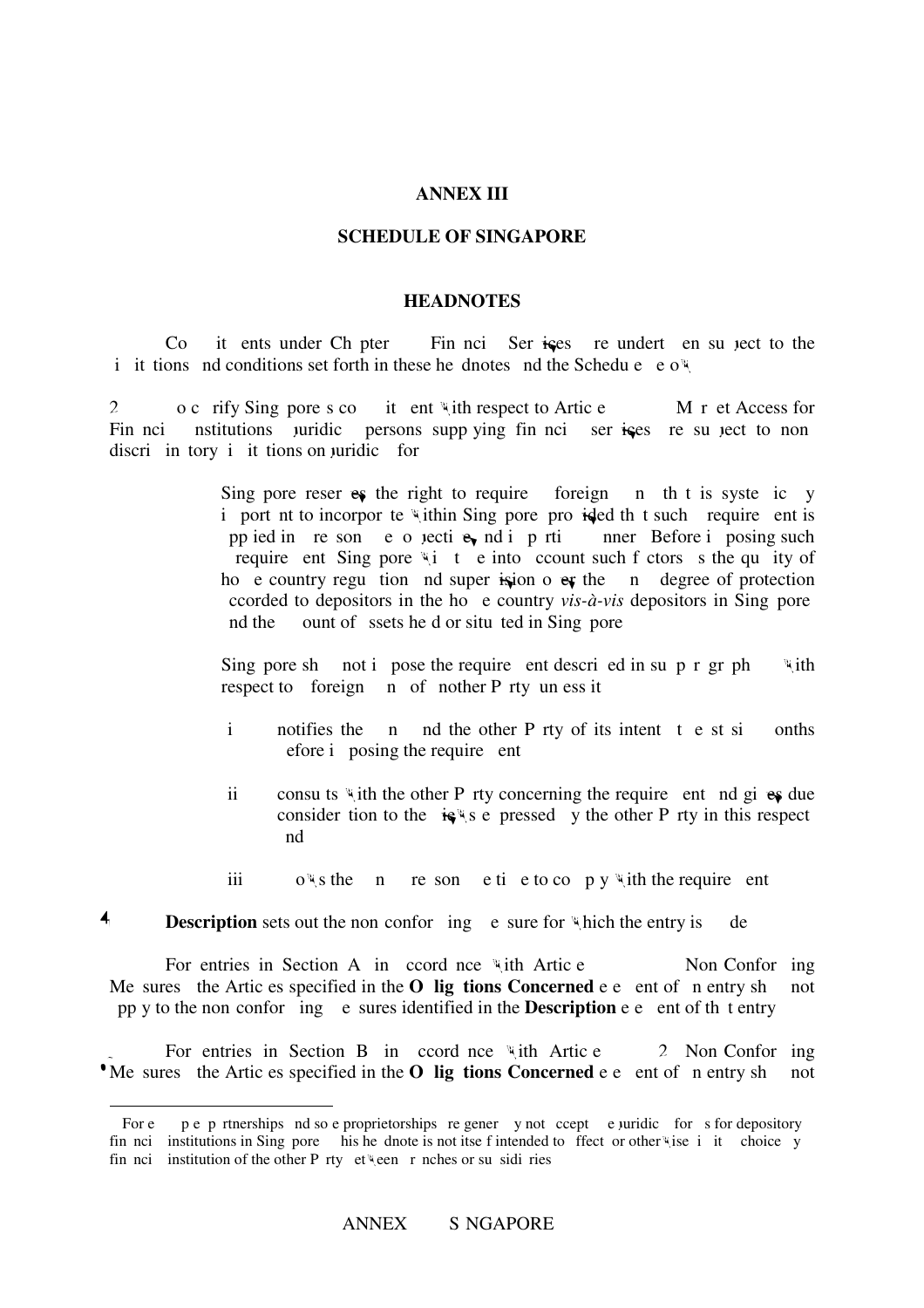pp y to the sectors su sectors and ctivities identified in the **Description** e e ent of that entry.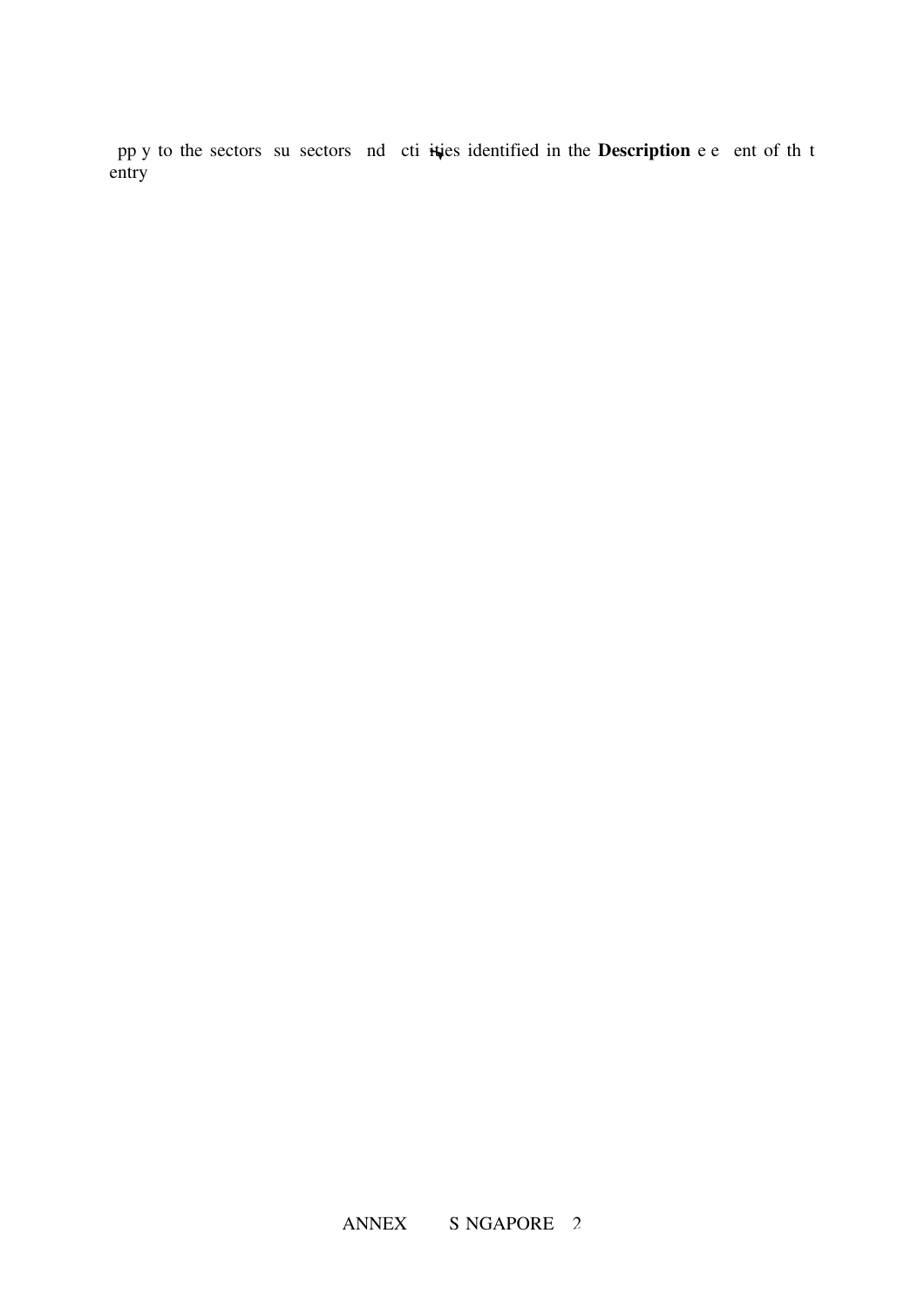## **ANNEX III**

# **Section A**

| <b>Sector</b>                | Fin noi Ser ises                                                                                                                                                                                                                                                                                                  |
|------------------------------|-------------------------------------------------------------------------------------------------------------------------------------------------------------------------------------------------------------------------------------------------------------------------------------------------------------------|
| Su Sector                    | B n ing                                                                                                                                                                                                                                                                                                           |
| <b>O</b> lig tions Concerned | N tion re t ent Artic e<br>M r et Access for Fin noi nstitutions Artic e                                                                                                                                                                                                                                          |
| Level of Govern ent          | Centr                                                                                                                                                                                                                                                                                                             |
| Me sures                     | <i>Banking Act</i> C p<br>Guide ines for Oper tion of ho es e B n s<br>Guide ines for Oper tion of Offshore B n s                                                                                                                                                                                                 |
| <b>Description</b>           | No ne $\forall$ fu n icences $\forall$ i e gr nted to foreign<br>n s<br>No foreign $n \, c \, n \, h \, e_{\nu}$ ore then one p ce of usiness<br>ish off pre ise A Ms est ish A M networ ing or<br>est<br>pro ide de it ser ices through n E ectronic Funds r nsfer t<br>Point of S e EF POS net                  |
|                              | $ho$ es e B n s<br>ho es e n s re not per itted to                                                                                                                                                                                                                                                                |
|                              | ccept Sing pore do r fi ed deposits of ess<br>th $nS2$                                                                                                                                                                                                                                                            |
|                              | offer $s$ in gs counts                                                                                                                                                                                                                                                                                            |
|                              | oper te interest e ring Sing pore do r<br>$\mathbf c$<br>current counts for n tur persons \\times\,\times\,\times\,\times\,\times\,\times\,\times\,\times\,\times\,\times\,\times\,\times\,\times\,\times\,\times\,\times\,\times\,\times\,\times\,\times\,\times\,\times\,\times\,\tim<br>Sing pore residents or |
|                              | d<br>issue Sing pore do r onds nd negoti<br>e<br>certific tes of deposit un ess the require<br>ents                                                                                                                                                                                                               |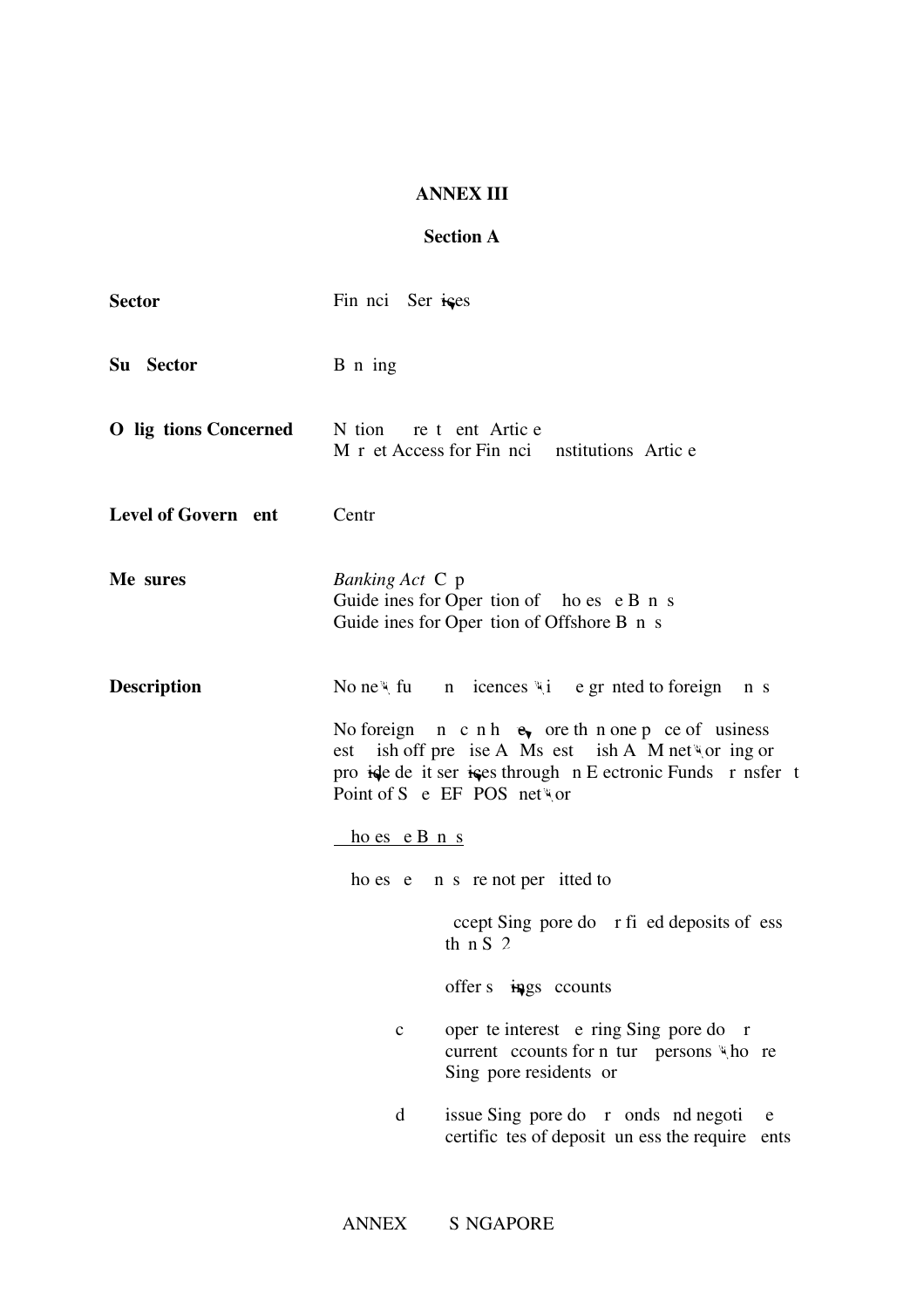pert ining to ini u turity period ini u deno in tion or c ss of investors cont ined in the Guide ines for Oper tion of ho es  $e$  B n s issued y the Monet ry Authority of Sing pore or its successor ody re cop ied with.

### Offshore n s

Offshore  $\overline{a}$  n s re not per itted to:

pro $\mathbf{\dot{a}}$  be credit f ci ities to non-bank residents of Sing pore in Sing pore do rs e ceeding tot of  $S$  i ion t ny one tie

offer s  $\frac{1}{2}$  in pages count

- $\text{c}$  ccept ny fi ed or other interest e ring deposits in Sing pore do  $rs$  from nonresidents of Sing pore
- d oper te current ccounts for non n residents un ess the counts re offered
	- $i$  in connection with credit f ci ities gr nted to or other usiness de ings  $\ddot{ }$  ith the custoer or
	- $\frac{1}{1}$  to customers of the bank head office
- e oper te interest e ring Sing pore do r current counts for n tur persons  $\forall$  ho re Sing pore residents
- f ccept Sing pore do r fi ed deposits of ess then S 2  $\frac{5}{5}$  from non-residents  $\alpha$ r
- $g$  issue Sing pore do r onds nd negoti e certific tes of deposit, unless the requirements pert ining to ini u turity period ini u deno in tion or c ss of investors cont ined in the Guide ines for Oper tion of Offshore  $B$  n s issued y the Monet ry Authority of Sing pore or its successor ody re co $p$  ied with.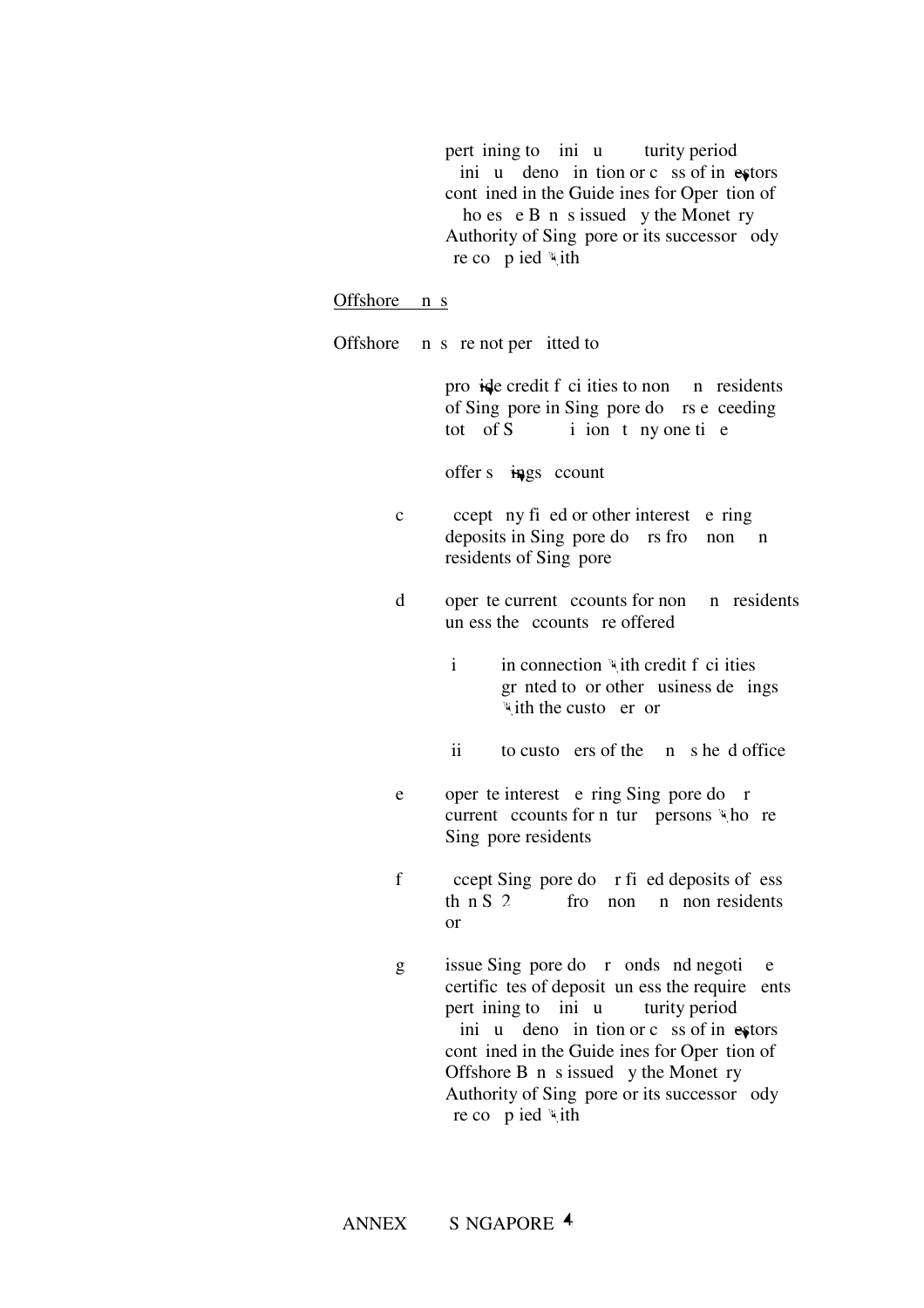| <b>Sector</b>       | Fin nci Ser ises                                                                                                                                                                                    |
|---------------------|-----------------------------------------------------------------------------------------------------------------------------------------------------------------------------------------------------|
| Su Sector           | B n ing                                                                                                                                                                                             |
|                     | <b>O</b> lig tions Concerned M r et Access for Fin nci nstitutions Artic e                                                                                                                          |
| Level of Govern ent | Centr                                                                                                                                                                                               |
| Me sures            | <i>Finance Companies Act</i> C p                                                                                                                                                                    |
| <b>Description</b>  | No ne <sup><math>\psi</math></sup> fin nce co p ny icences $\psi$ i e gr nted                                                                                                                       |
|                     | Fin nce co p nies y on y est ish s Sing pore<br>incorpor ted co p nies                                                                                                                              |
|                     | Fin nce co p nies re not per itted to est ish off pre ise<br>A Ms A M networ ing or $o^{\psi}$ their counts to e<br>de ited through $n \to e^{i\pi}$ Euronic Funds r nsfer t Point of S e<br>EF POS |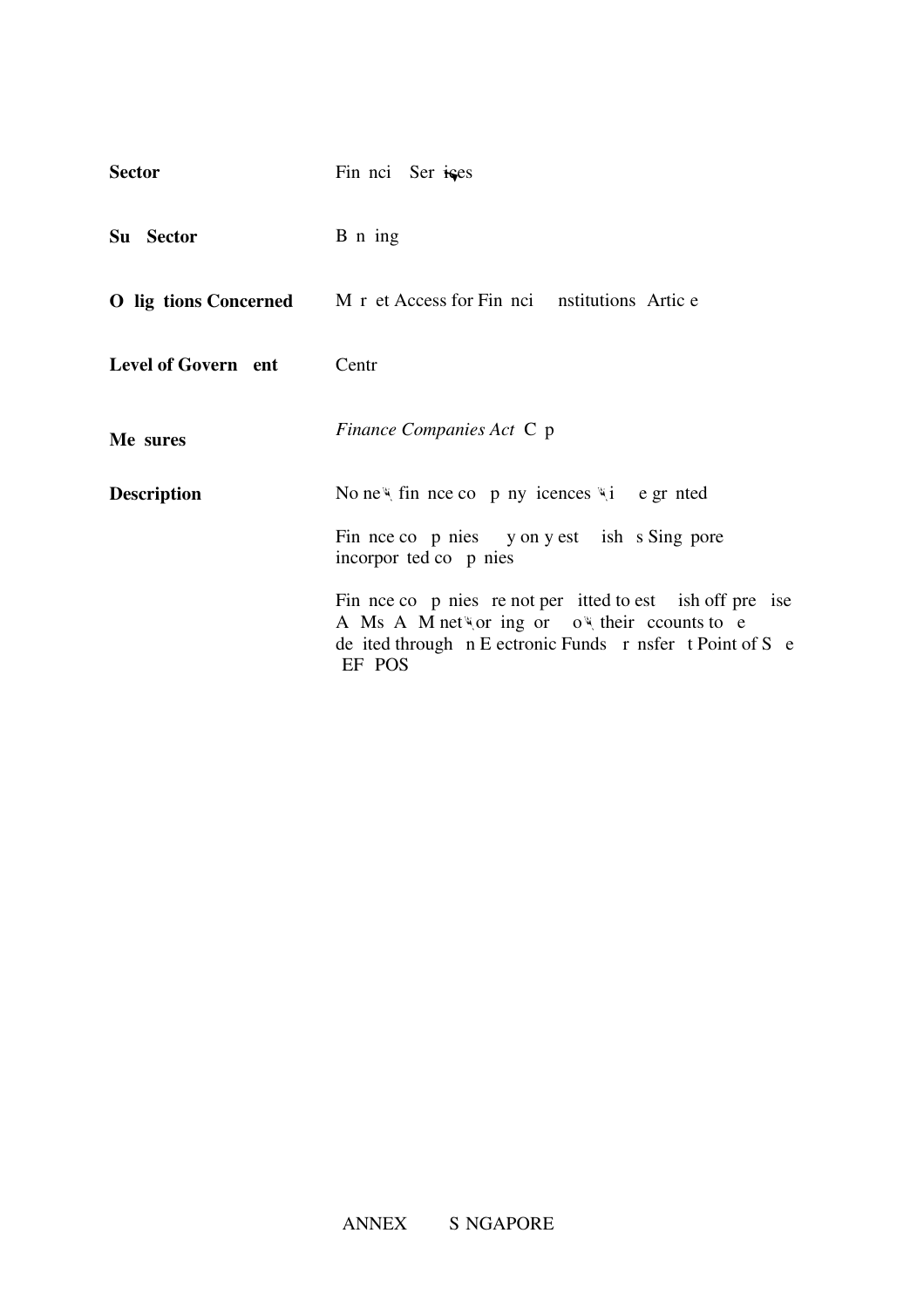| <b>Sector</b>       | Fin noi Ser ises                                                                                                            |  |  |  |
|---------------------|-----------------------------------------------------------------------------------------------------------------------------|--|--|--|
| Su Sector           | $B$ n ing                                                                                                                   |  |  |  |
|                     | <b>O</b> lig tions Concerned M r et Access for Fin nci nstitutions Artic e                                                  |  |  |  |
| Level of Govern ent | Centr                                                                                                                       |  |  |  |
| Me sures            | <i>Banking Act</i> C p<br>Monetary Authority of Singapore Act C p<br>Guide ines for Oper tion of Merch nt B n $s^{\bullet}$ |  |  |  |
| <b>Description</b>  | No erch nt n<br>y est ish ore th n one custo er<br>ser is e oc tion                                                         |  |  |  |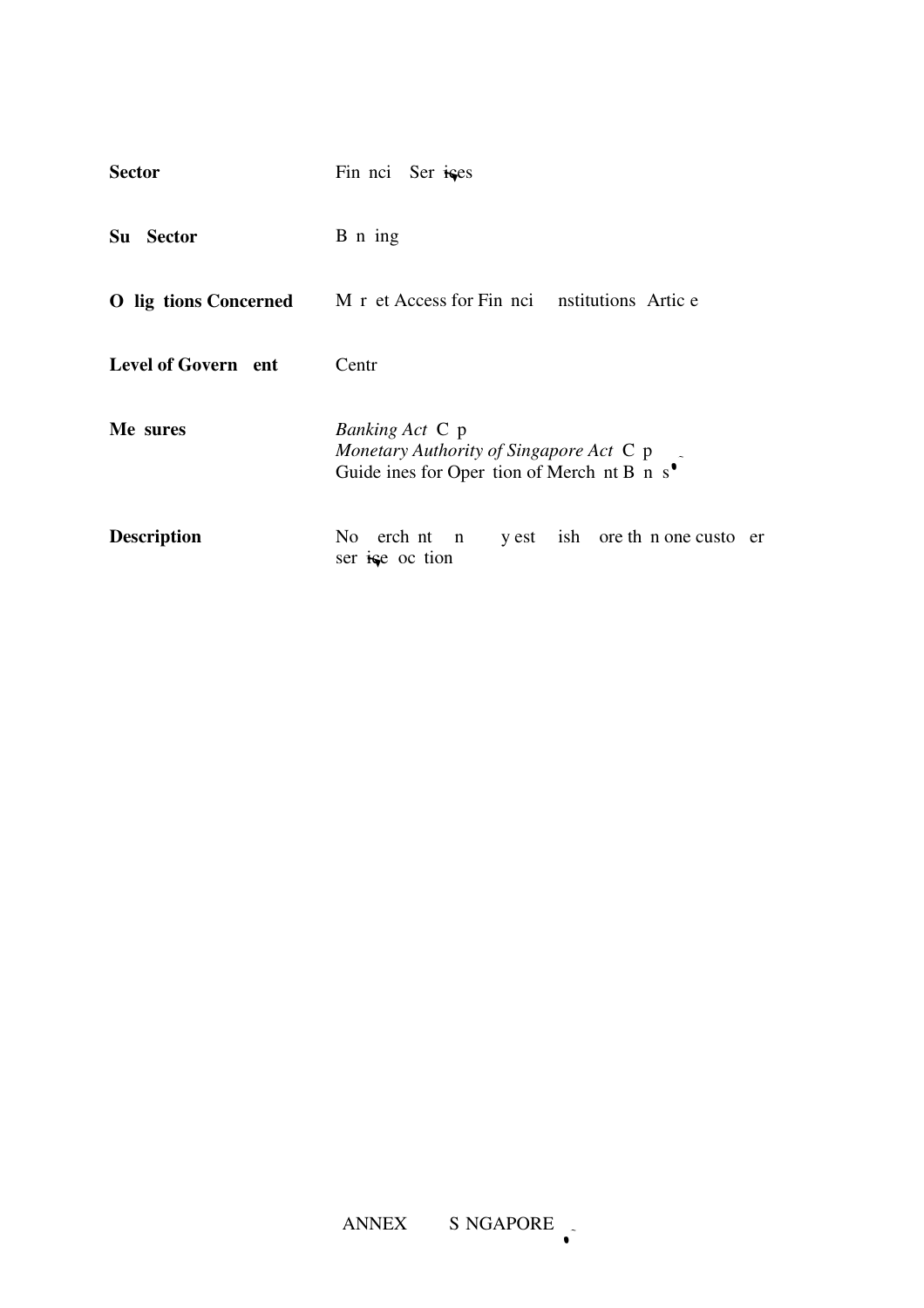| <b>Sector</b>                                        | Fin noi Ser ises                                                                                                                                                                        |
|------------------------------------------------------|-----------------------------------------------------------------------------------------------------------------------------------------------------------------------------------------|
| Su Sector                                            | B n ing                                                                                                                                                                                 |
| <b>O</b> lig tions Concerned N tion re t ent Artic e | M r et Access for Fin noi nstitutions Artic e                                                                                                                                           |
| Level of Govern ent                                  | Centr                                                                                                                                                                                   |
| Me sures                                             | Banking Act C p<br>Central Provident Fund Act C p _                                                                                                                                     |
| <b>Description</b>                                   | On y foreign $n s$ with Qu if ying Fu B n pri is equivenently<br>oc n s y pp y to pro ide Supp e ent ry Retire ent<br>Sche e counts nd Centr Pro ident Fund n est ent<br>Sche e counts  |
|                                                      | On y foreign $n s$ with Qu if ying Fu B n pri is equivenently<br>y pp y to ccept fi ed deposits under the<br>n s<br>OC<br>Centr Pro istent Fund n est ent Sche e nd Mini u<br>Su Sche e |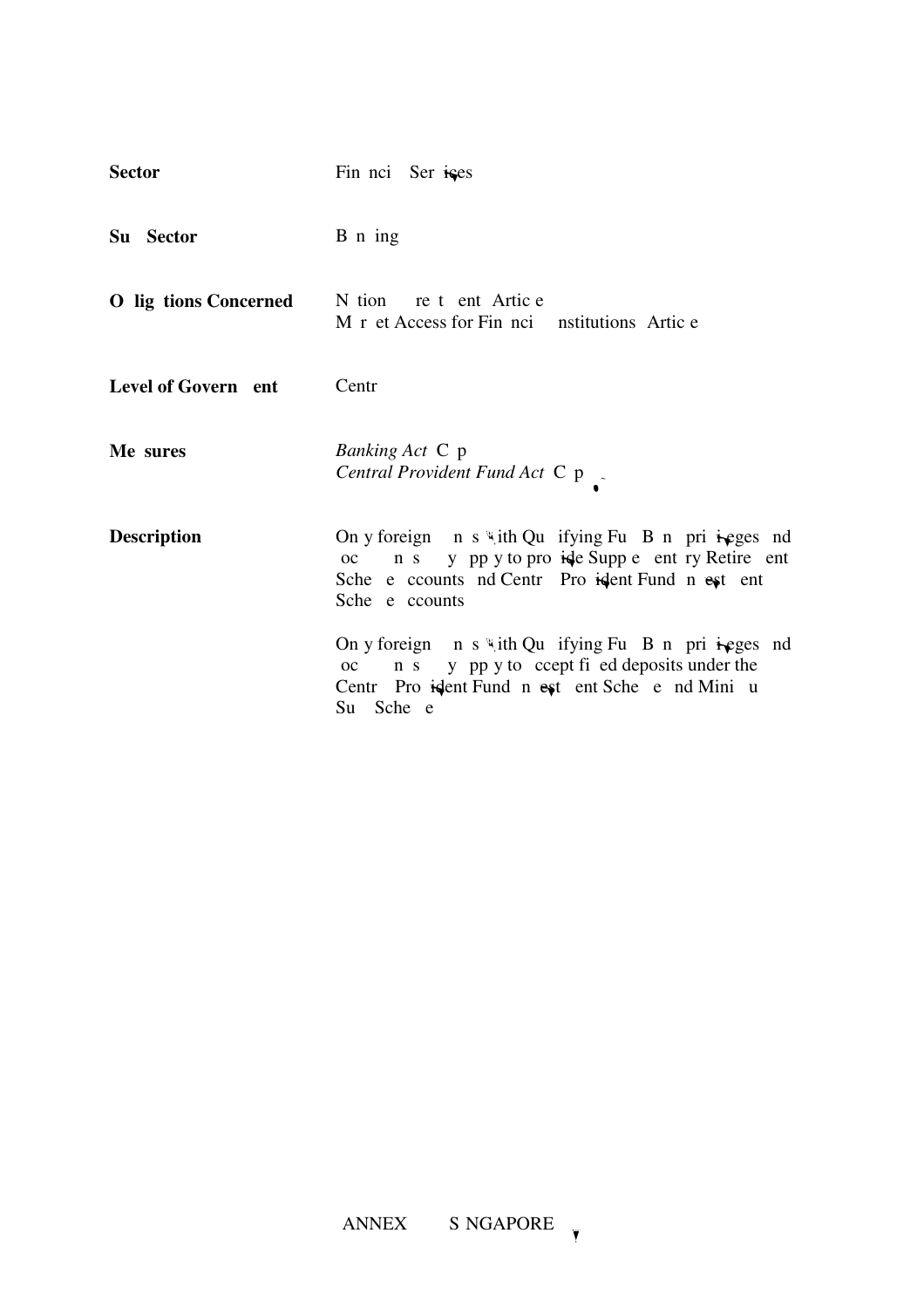| <b>Sector</b>         | Fin noi Ser ises                                                                                                                                                                                                                                                                                                                                                                                                                                                                                                                                                                                                                                                                                                                                                                                                                                                                                                                                                                                                                                                                                                                                                                                                   |
|-----------------------|--------------------------------------------------------------------------------------------------------------------------------------------------------------------------------------------------------------------------------------------------------------------------------------------------------------------------------------------------------------------------------------------------------------------------------------------------------------------------------------------------------------------------------------------------------------------------------------------------------------------------------------------------------------------------------------------------------------------------------------------------------------------------------------------------------------------------------------------------------------------------------------------------------------------------------------------------------------------------------------------------------------------------------------------------------------------------------------------------------------------------------------------------------------------------------------------------------------------|
| Su Sector             | B n ing                                                                                                                                                                                                                                                                                                                                                                                                                                                                                                                                                                                                                                                                                                                                                                                                                                                                                                                                                                                                                                                                                                                                                                                                            |
| O lig tions Concerned | N tion re t ent Artic e                                                                                                                                                                                                                                                                                                                                                                                                                                                                                                                                                                                                                                                                                                                                                                                                                                                                                                                                                                                                                                                                                                                                                                                            |
| Level of Govern ent   | Centr                                                                                                                                                                                                                                                                                                                                                                                                                                                                                                                                                                                                                                                                                                                                                                                                                                                                                                                                                                                                                                                                                                                                                                                                              |
| Me sures              | <i>Banking Act</i> C p<br>Monetary Authority of Singapore Act C p                                                                                                                                                                                                                                                                                                                                                                                                                                                                                                                                                                                                                                                                                                                                                                                                                                                                                                                                                                                                                                                                                                                                                  |
| <b>Description</b>    | No foreign person she ting one or in concert with other<br>persons ssu e contro of ny Sing pore incorpor ted<br>$\mathbf n$<br>or its fin nci ho ding co $p$ ny \\tich is regu ted y the<br>Monet ry Authority of Sing pore other th n Sing pore<br>incorpor ted n or fin nci ho ding co p ny th t is<br>contro ed y fin nci institution of nother P rty<br>Appro $\rightarrow$ fro the Minister is required efore person either<br>one or together "ith ssoci ted persons is<br>$o$ \ ed to<br>cquire indirect contro $\circ$ ex nd sh reho dings or $\circ$ exting<br>contro of or e ceeding fi experient 2 per cent or 2 per<br>cent in Sing pore incorpor ted n or fin nci ho ding<br>co p ny nd efore Sing pore incorpor ted n or<br>fin noi ho ding co p ny is erged or t en o $erg$ y ny<br>other ody<br>n ppro ing pp ic tions to e ceed the thresho d i its the<br>Minister y i pose conditions th t reconsidered necess ry<br>to pre ent undue contro protect pu ic interests nd ensure<br>the integrity of the fin nci syste<br>A foreign person is person th t is<br>in the c se of n tur person not citizen of<br>Sing pore nd<br>in the c se of corpor tion not contro ed y<br>citizens of Sing pore |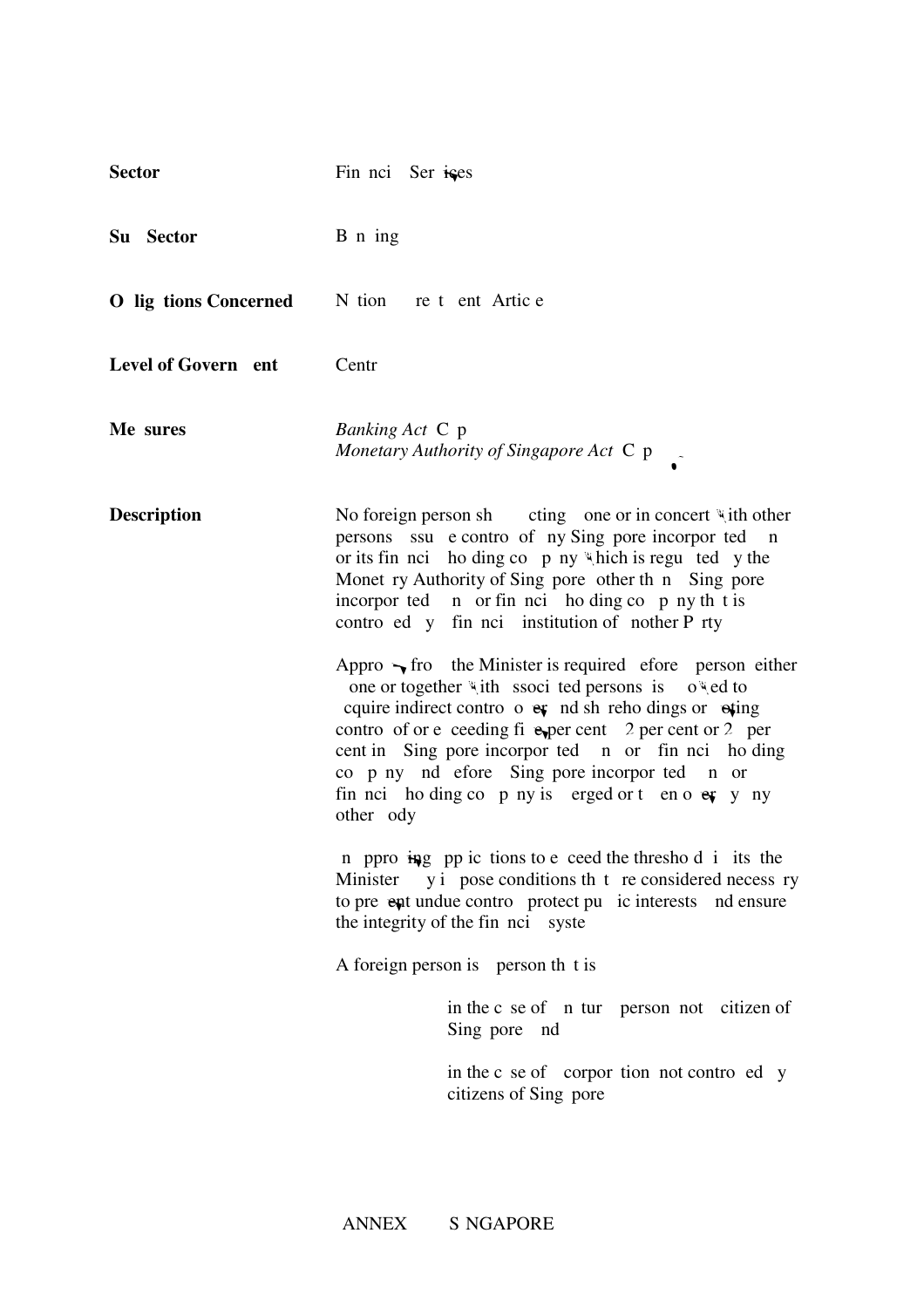| <b>Sector</b> | Fin noi Ser ises |
|---------------|------------------|
|               |                  |

Su Sector **B** n ing

**O** lig tions Concerned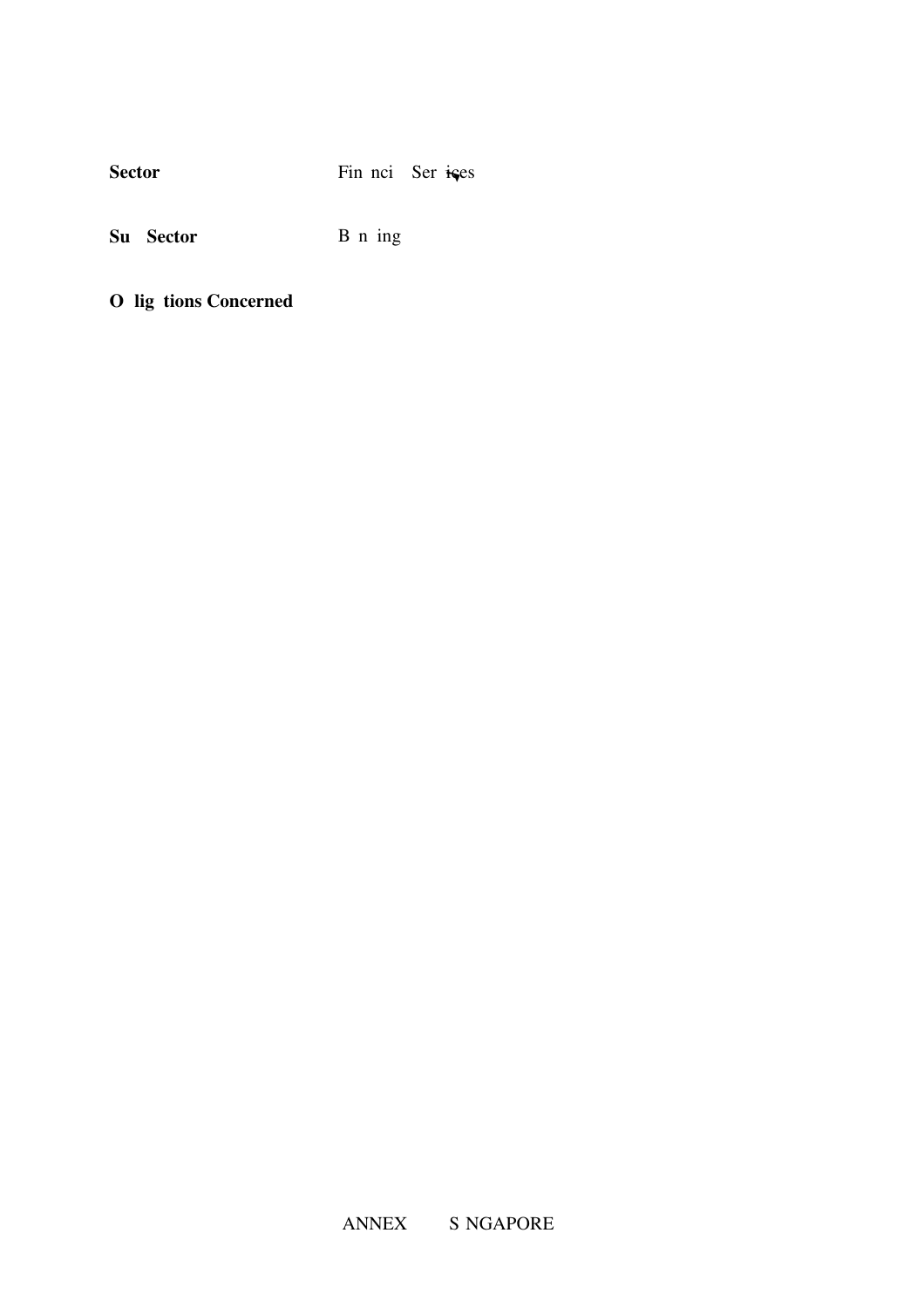| <b>Sector</b>         | Fin noi Ser ises                                                                                                                                                                                                                                                              |
|-----------------------|-------------------------------------------------------------------------------------------------------------------------------------------------------------------------------------------------------------------------------------------------------------------------------|
| Su Sector             | Sett e ent nd c e ring ser is es for fin nci<br>ssets                                                                                                                                                                                                                         |
| O lig tions Concerned | N tion re t ent Artic e<br>M r et Access for Fin noi nstitutions Artic e                                                                                                                                                                                                      |
| Level of Govern ent   | Centr                                                                                                                                                                                                                                                                         |
| Me sures              | <i>Banking Act</i> C p                                                                                                                                                                                                                                                        |
| <b>Description</b>    | On y the c $e$ ring house est ished under the $B$ n ing Act<br>y pro ide c e ring ser is es for cheques nd other credit<br>instruents which redr wn on in Sing pore<br>$\forall$ hether p y e in Sing pore do rs or other currency<br>nd<br>ser is for inter n G RO tr nsfers |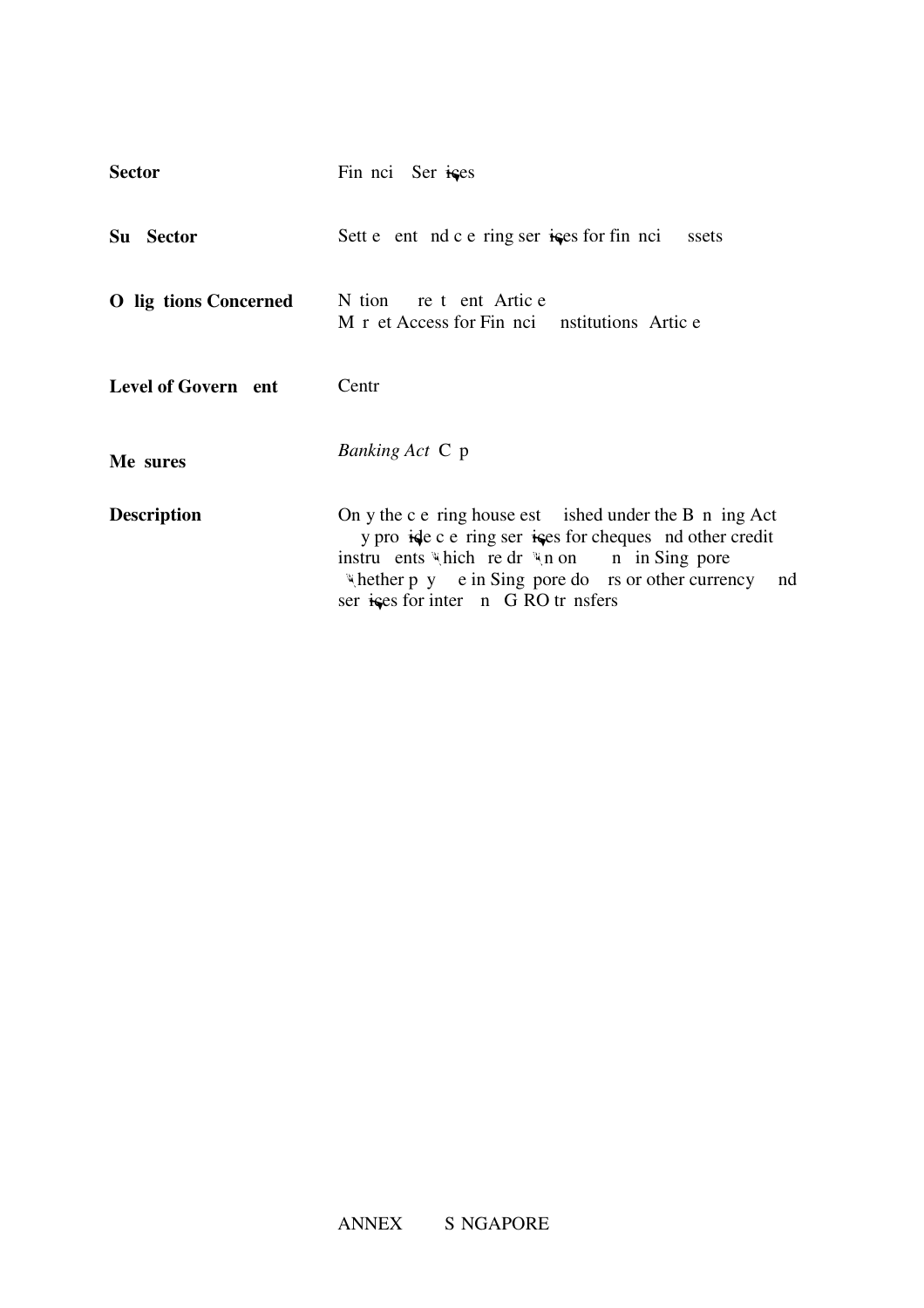| <b>Sector</b>         | Fin noi Ser ises                                                                                                                                                                                                                                                                                                                                                                                                                                                                                                                                                                  |
|-----------------------|-----------------------------------------------------------------------------------------------------------------------------------------------------------------------------------------------------------------------------------------------------------------------------------------------------------------------------------------------------------------------------------------------------------------------------------------------------------------------------------------------------------------------------------------------------------------------------------|
| Su Sector             |                                                                                                                                                                                                                                                                                                                                                                                                                                                                                                                                                                                   |
| O lig tions Concerned | M r et Access for Fin noi nstitutions Artic e                                                                                                                                                                                                                                                                                                                                                                                                                                                                                                                                     |
| Level of Govern ent   | Centr                                                                                                                                                                                                                                                                                                                                                                                                                                                                                                                                                                             |
| Me sures              | Securities and Futures Act $C$ $p$ 2                                                                                                                                                                                                                                                                                                                                                                                                                                                                                                                                              |
| <b>Description</b>    | he est ish ent or oper tion of securities nd futures<br>r ets s ppro ed e ch nges recognised r et oper tors<br>or e e pt r et oper tors is su <i>ject</i> to the uthoris tion<br>inc uding the <i>i</i> position of conditions for uthoris tion y<br>the Monet ry Authority of Sing pore or its successor ody<br>n uthorising such r ets or in i posing conditions on the<br>oper tions of such r ets Sing pore y t e into count<br>f ctors inc uding ut not i ited to r et structure<br>fr g ent tion of iquidity r nge of products offered nd the<br>type of in estors t rgeted |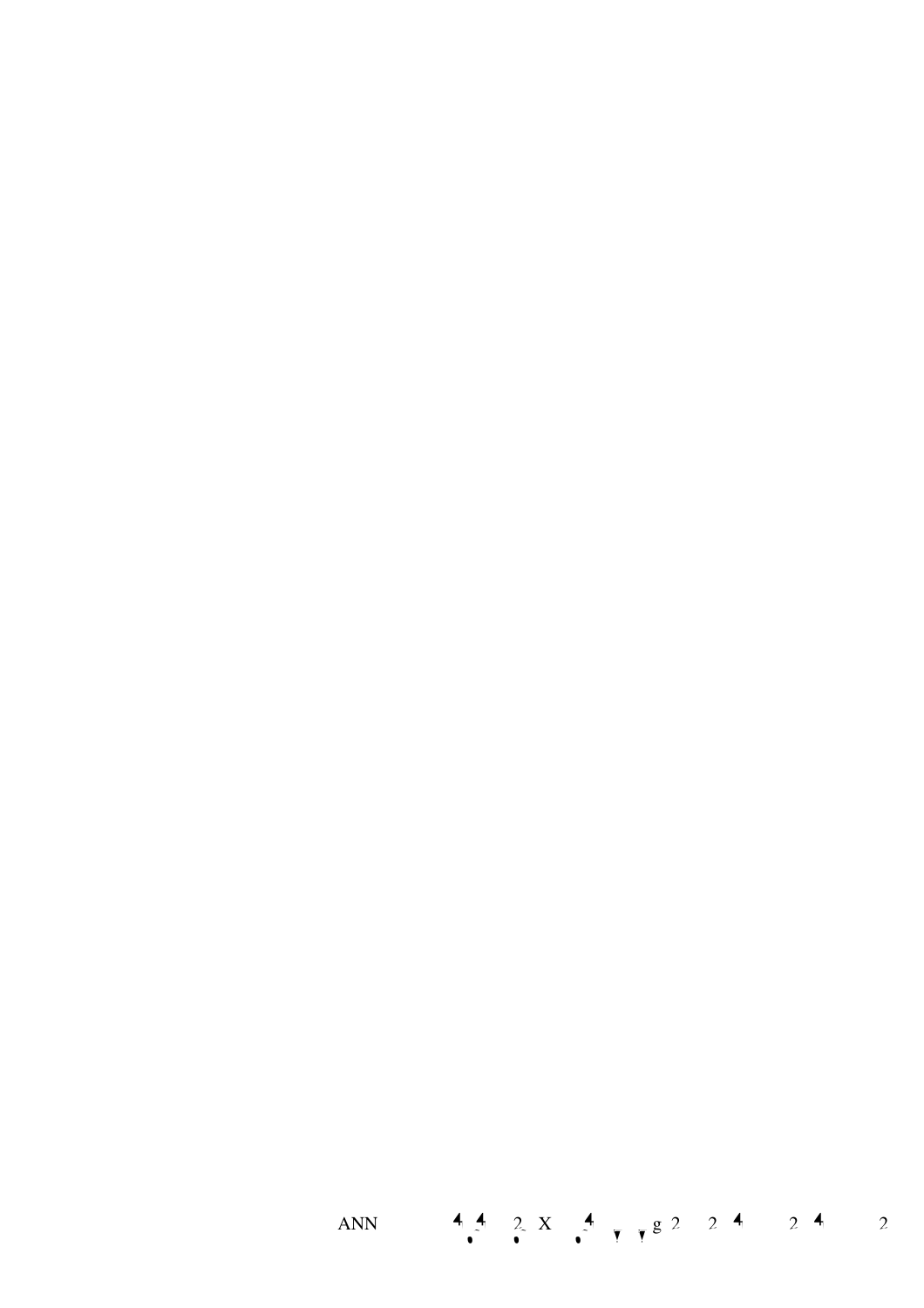| <b>Sector</b>         | Fin noi Ser ises                                                                                                                                                   |
|-----------------------|--------------------------------------------------------------------------------------------------------------------------------------------------------------------|
| Su Sector             | P rticip tion in inds of securities inc uding under $\forall$ riting<br>nd p ce ent s gent nd pro isjon of ser is e re ted to<br>such issues                       |
| O lig tions Concerned | M r et Access for Fin noi nstitutions Artic e                                                                                                                      |
| Level of Govern ent   | Centr                                                                                                                                                              |
| Me sures              | <i>Banking Act</i> C p                                                                                                                                             |
| <b>Description</b>    | B n s nd erch nt n s e ership on ny securities<br>e ch nge or futures e ch nge est ished in Sing pore ust<br>e he d through su sidi ries incorpor ted in Sing pore |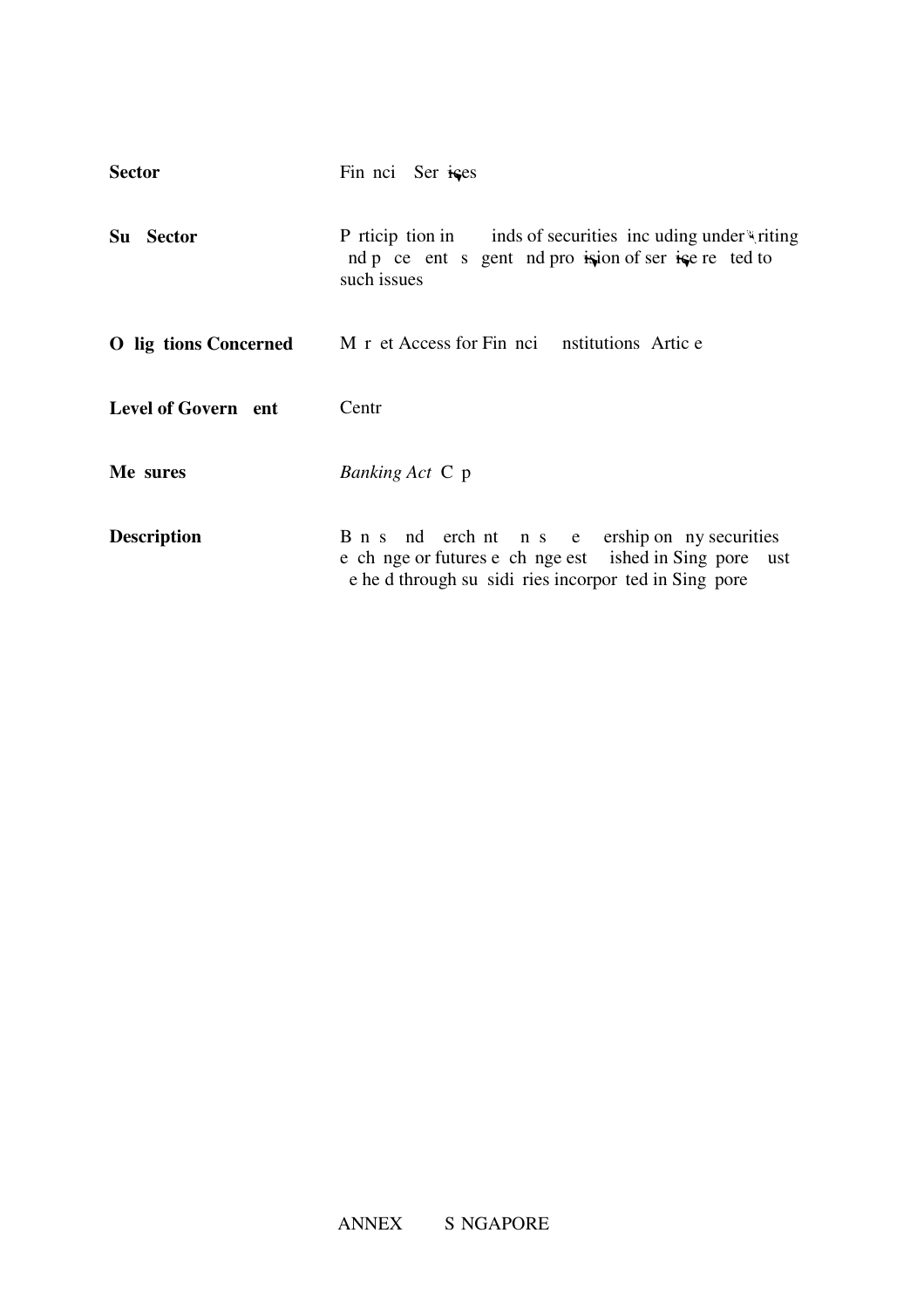| <b>Sector</b>                | Fin noi Ser ises                                                                                                                                          |
|------------------------------|-----------------------------------------------------------------------------------------------------------------------------------------------------------|
| Su Sector                    | Asset n ge ent such s c sh or portfo io n ge ent<br>for s of co ecti exin est ent n ge ent pension fund<br>n ge ent custodi depository nd trust ser is es |
| <b>O</b> lig tions Concerned | N tion re t ent Artic e<br>M r et Access for Fin noi nstitutions Artic e                                                                                  |
| Level of Govern ent          | Centr                                                                                                                                                     |
| Me sures                     | Companies Act C p                                                                                                                                         |
| <b>Description</b>           | On y the Centr Depository Pte Ltd or its successor ody is<br>uthorised to pro ide custodi ser is for oo entry<br>securities                               |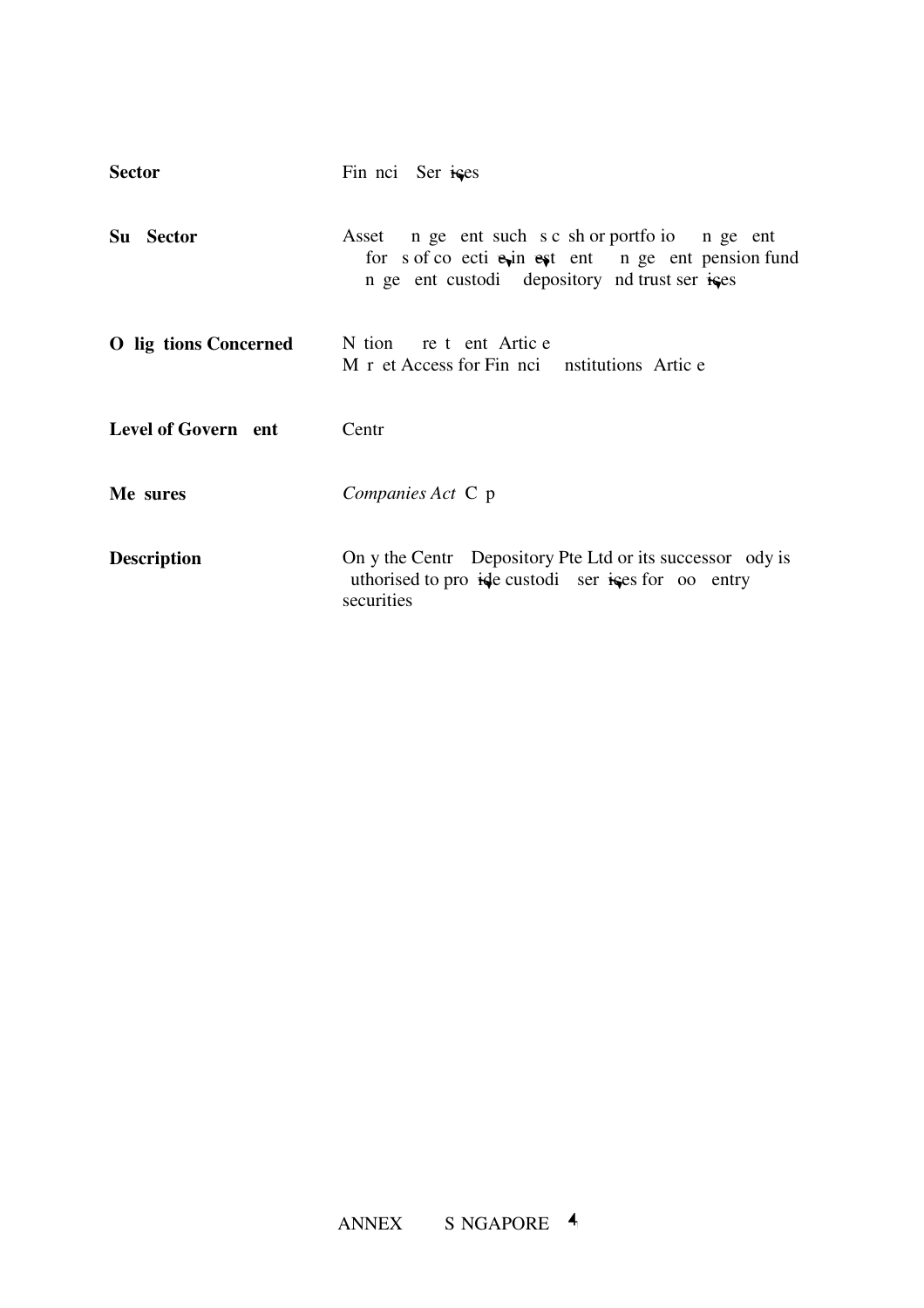| <b>Sector</b>                                        | Fin nci Ser ises                                                                                                                                                                                                                                               |
|------------------------------------------------------|----------------------------------------------------------------------------------------------------------------------------------------------------------------------------------------------------------------------------------------------------------------|
| Su Sector                                            | P y ent nd non oney tr ns ission ser is es                                                                                                                                                                                                                     |
| <b>O</b> lig tions Concerned N tion re t ent Artic e |                                                                                                                                                                                                                                                                |
| Level of Govern ent                                  | Centr                                                                                                                                                                                                                                                          |
| Me sures                                             | Money-Changing and Remittance Businesses Act C p                                                                                                                                                                                                               |
| <b>Description</b>                                   | Re it nce shops nd oney ch nging usinesses e cept<br>where the re it nce or oney ch nging usiness is<br>conducted y n s erch nt n s nd fin nce co p nies<br>ust e porty of ned y Sing pore citizens <i>i.e.</i><br>o nership of ore th n per cent sh reho ding |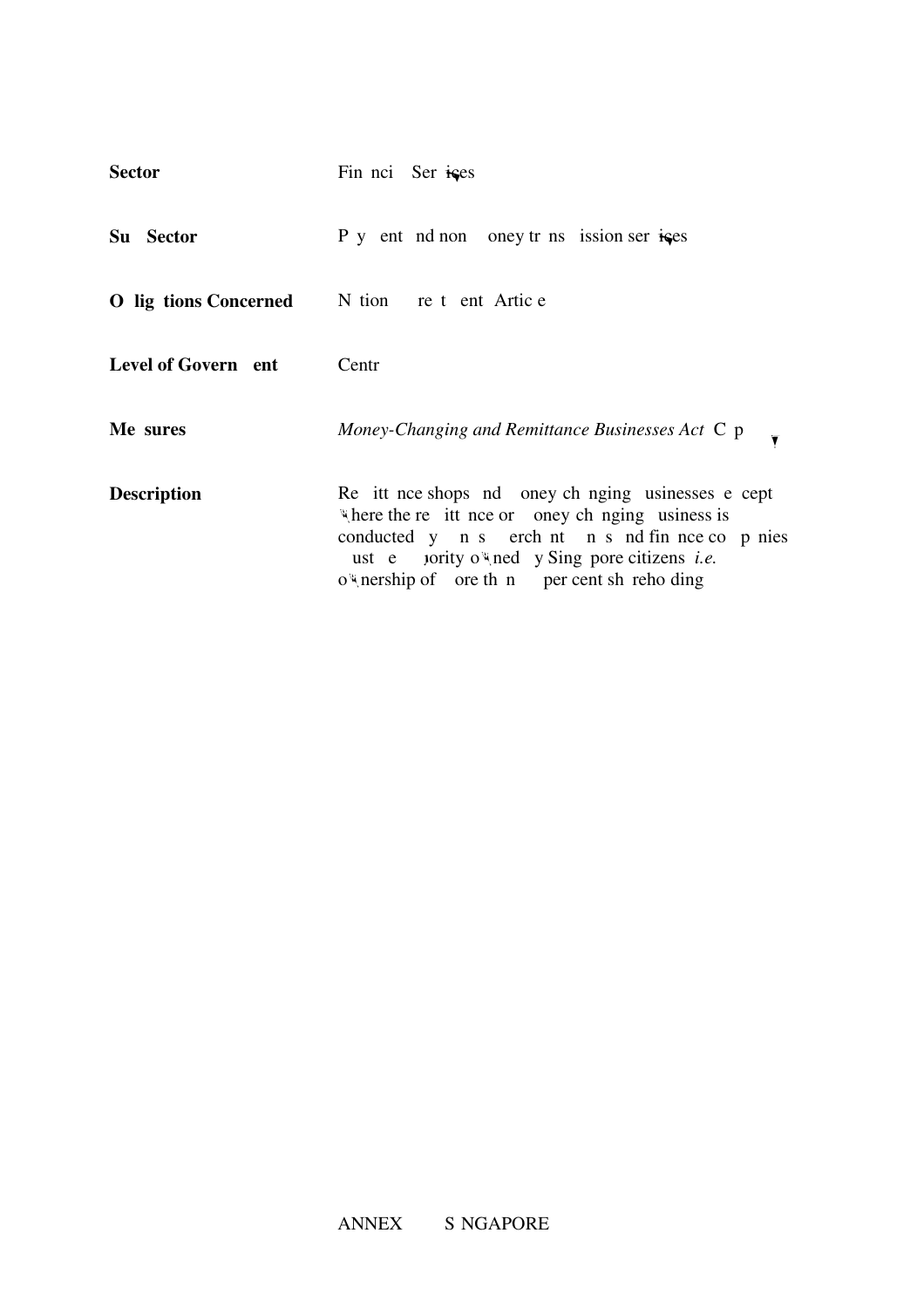| <b>Sector</b>         | Fin nci Ser ises        |                                                                                                                                                                                                                                                                |
|-----------------------|-------------------------|----------------------------------------------------------------------------------------------------------------------------------------------------------------------------------------------------------------------------------------------------------------|
| Su Sector             | nsur nce                |                                                                                                                                                                                                                                                                |
| O lig tions Concerned | N tion re t ent Artic e |                                                                                                                                                                                                                                                                |
| Level of Govern ent   | Centr                   |                                                                                                                                                                                                                                                                |
| Me sures              |                         | Ad ission Criteri Guide ines nd App ic tion For s for<br>Fund M n ge ent nd nsur nce Co p nies inc uded under<br>Centr Pro ident Fund n est ent Sche e CPF S                                                                                                   |
| <b>Description</b>    |                         | n considering the d ission of insurers under the CPF S the<br>Bo rd t es into consider tion the fo $o \times$ ing f ctors                                                                                                                                      |
|                       |                         | whether the insurer is registered under the<br><i>Insurance Act</i> to c rry on ife insur nce<br>usiness                                                                                                                                                       |
|                       |                         | $\forall$ hether the insurer h s ini u one ye r<br>tr c record s registered insurer in<br>Sing pore                                                                                                                                                            |
|                       | $\mathbf c$             | "hether the insurer e p oys ini u of<br>three fund $\Box$ n ge ent st ff one of $\Re$ ho<br>h $e_{\nu}$ t e st fi $e_{\nu}$ ye rs of fund n ge ent<br>e perience he other two y on y h $\mathbf{e}_t$ two<br>ye rs of fund n ge ent e perience if he or<br>she |
|                       |                         | is fu y qu ified Ch rtered Fin nci<br>$\mathbf{i}$<br>An yst CFA                                                                                                                                                                                               |
|                       |                         | $\mathbf{ii}$<br>is n Associ te of the Society of<br>Actu ries                                                                                                                                                                                                 |
|                       |                         | iii<br>ho ds Certific te in Fin nce nd<br>n est ents fro the nstitute of<br>Actu ries or                                                                                                                                                                       |
|                       |                         | ho ds $\pi$ equi $\rightarrow$ ent qu ific tion fro<br>$1 \rightarrow$                                                                                                                                                                                         |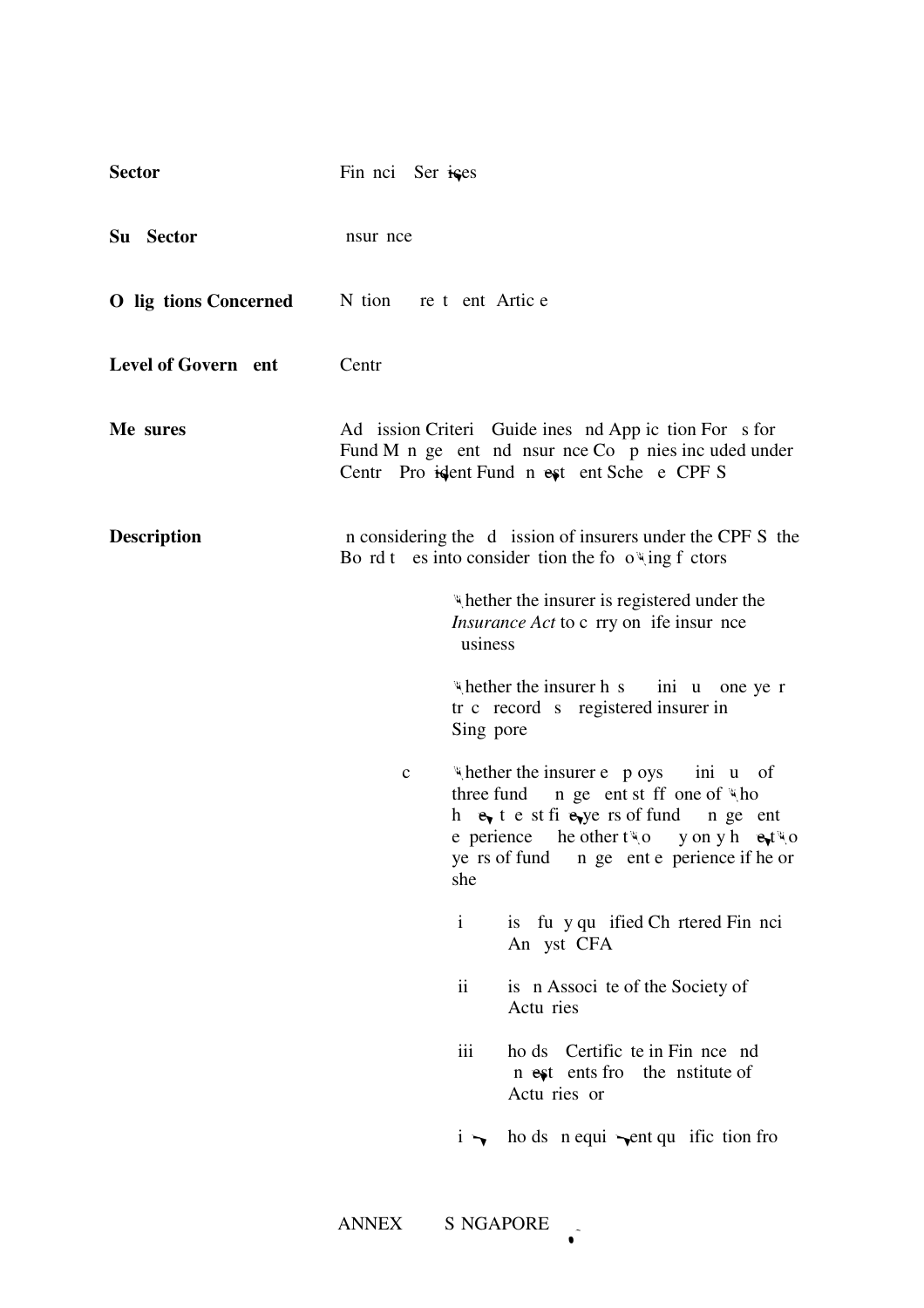ny of the profession ctu ri odies recognised in Sing pore

Note he  $\alpha$  e<sub>v</sub> isted re the sic criteri for insurers to e included under CPF S he Bo rd in consult tion with the Monet ry Authority of Sing pore, y consider n pp ic nt for d ission on  $\overline{c}$  se  $\overline{y}$  c se sis if the pp ic nt does not eet specific criterion ut h s other strengths. Insurers. th t p ss the qualifying criteria st ted  $\alpha$  equipment by  $\alpha$ to offer new investment-in-ed insurance products  $LPs$  and n ge LP su funds.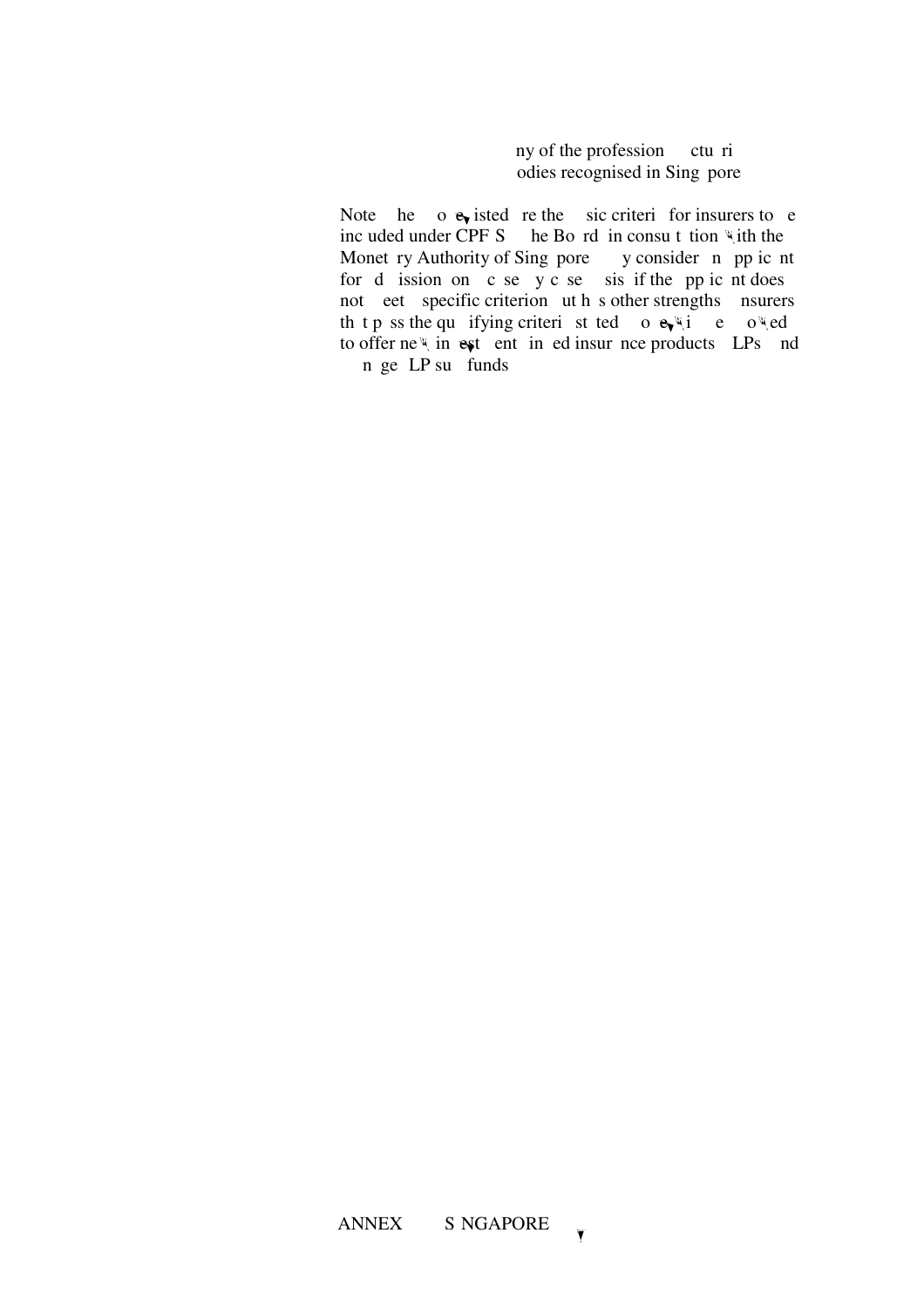| <b>Sector</b>       | Fin nci Ser ises                                                           |
|---------------------|----------------------------------------------------------------------------|
| Su<br><b>Sector</b> | nsur nce                                                                   |
|                     | <b>O</b> lig tions Concerned M r et Access for Fin nci nstitutions Artic e |
| Level of Govern ent | Centr                                                                      |
| Me sures            | <i>Insurance Act</i> C $p$ 4 2                                             |
| <b>Description</b>  | A insur nce ro ers ust e est ished s Sing pore<br>incorpor ted co p nies   |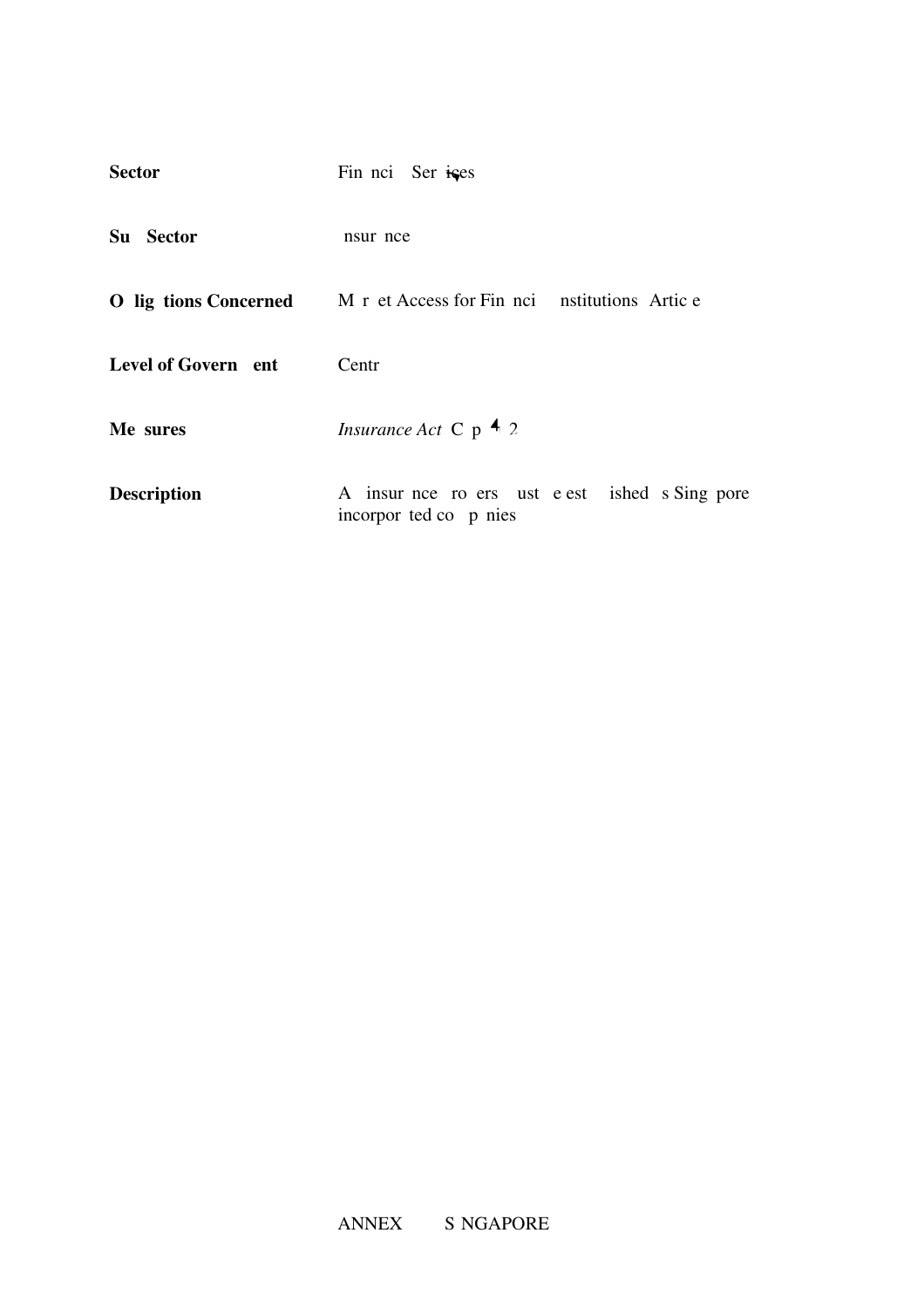| <b>Sector</b>       | Fin nci Ser ises                                                           |
|---------------------|----------------------------------------------------------------------------|
| Su Sector           | nsur nce                                                                   |
|                     | <b>O</b> lig tions Concerned M r et Access for Fin nci nstitutions Artic e |
| Level of Govern ent | Centr                                                                      |
| Me sures            | <i>Insurance Act</i> C $p$ 4 2                                             |
| <b>Description</b>  | C pti exinsurers y on y est ish s Sing pore<br>incorpor ted co p nies      |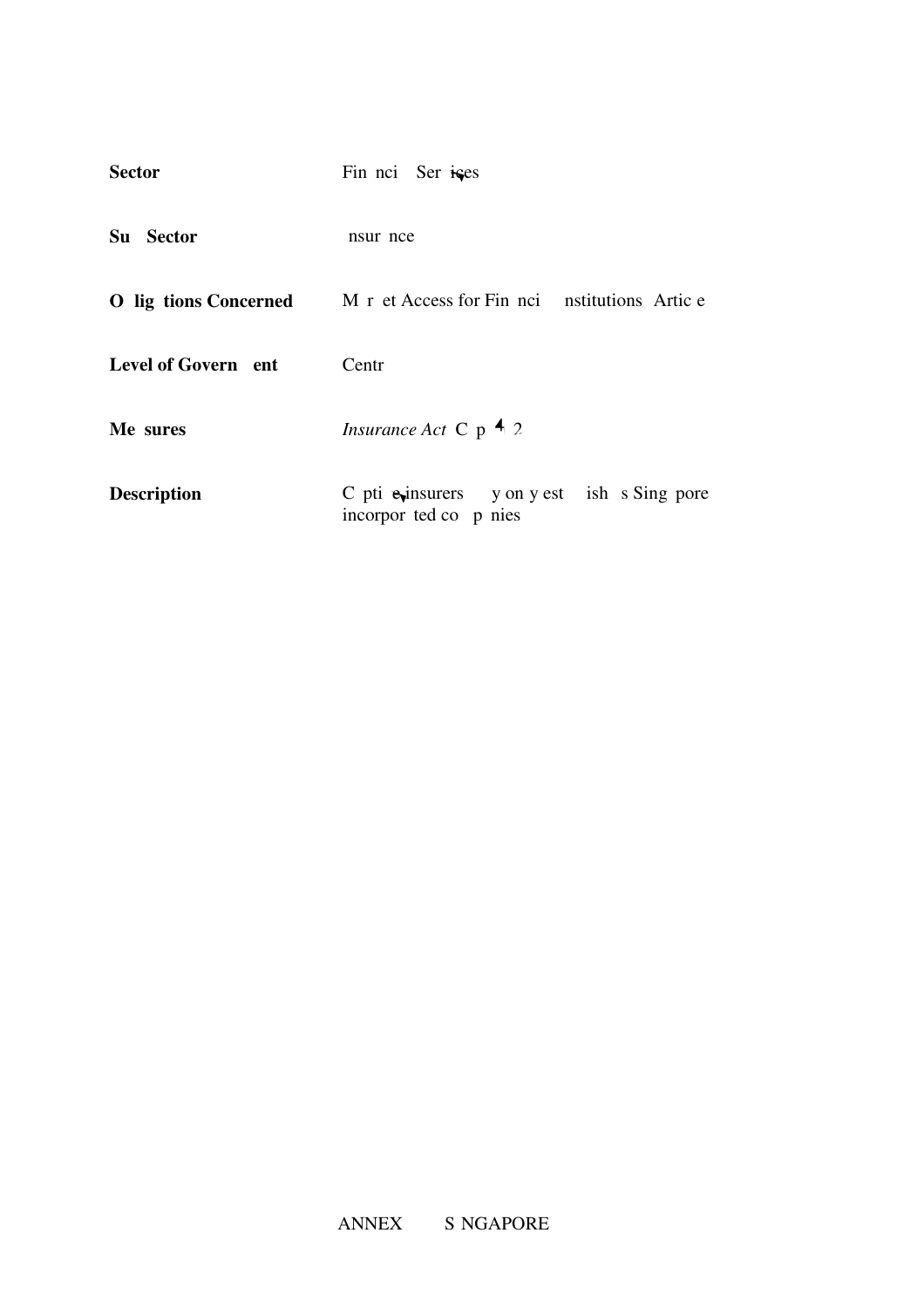| <b>Sector</b>                | Fin noi Ser ises                                                                                                                                                                       |
|------------------------------|----------------------------------------------------------------------------------------------------------------------------------------------------------------------------------------|
| Su Sector                    | nsur nce                                                                                                                                                                               |
| <b>O</b> lig tions Concerned | Cross Border r de Artic e                                                                                                                                                              |
| Level of Govern ent          | Centr                                                                                                                                                                                  |
| Me sures                     | Motor Vehicles (Third Party Risks and Compensation) Act<br>C <sub>p</sub><br>Work Injury Compensation Act $C$ p $\rightarrow$                                                          |
| <b>Description</b>           | Co pu sory insur nce of Motor hird P rty Li i ity nd<br>en s Co pens tion c n on y e purch sed direct y or<br><b>or</b><br>through n inter edi ry fro registered insurers in Sing pore |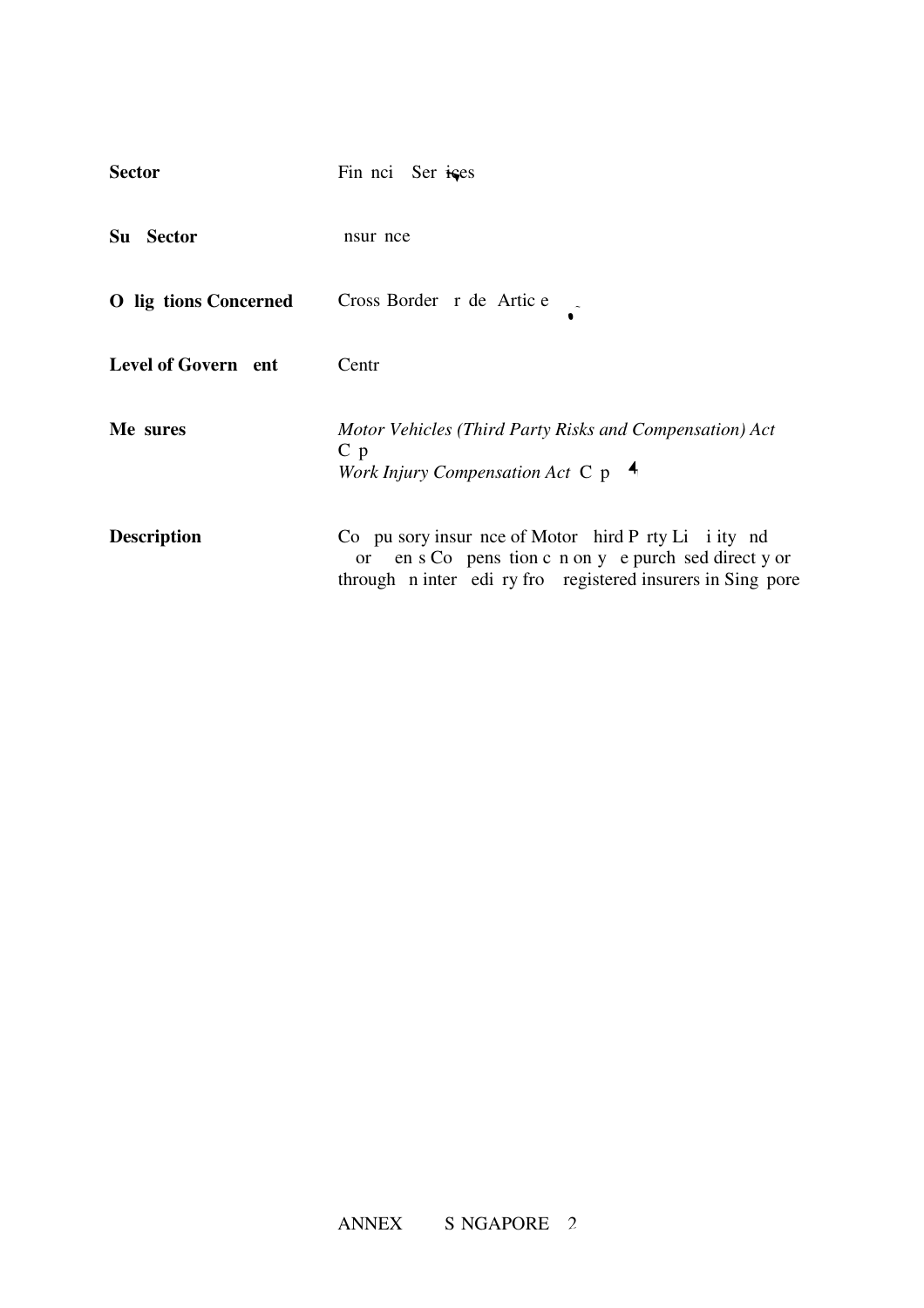| <b>Sector</b>         | A                                                                                                                                                                                                                                                                                                                                                                               |
|-----------------------|---------------------------------------------------------------------------------------------------------------------------------------------------------------------------------------------------------------------------------------------------------------------------------------------------------------------------------------------------------------------------------|
| Su Sector             |                                                                                                                                                                                                                                                                                                                                                                                 |
| O lig tions Concerned | Cross Border r de Artic e                                                                                                                                                                                                                                                                                                                                                       |
| Level of Govern ent   | Centr                                                                                                                                                                                                                                                                                                                                                                           |
| Me sures              | <i>Financial Advisers Act</i> C p<br><i>Insurance Act</i> C $p$ 4 2                                                                                                                                                                                                                                                                                                             |
| <b>Description</b>    | he p ce ent of do estic ris s outside Sing pore y ro ers<br>is su ject to ppro $\rightarrow$ y the Monet ry Authority of Sing pore<br>with the e ception of reinsur nce ris s nd insur nce ris s<br>re ting to riti e i i ities of ship owners insured y<br>riti e utu insurer or rine $\dot{\mathbf{t}}$ tion nd tr nsit<br>usiness insured $\forall$ ith n ppro ed MA insurer |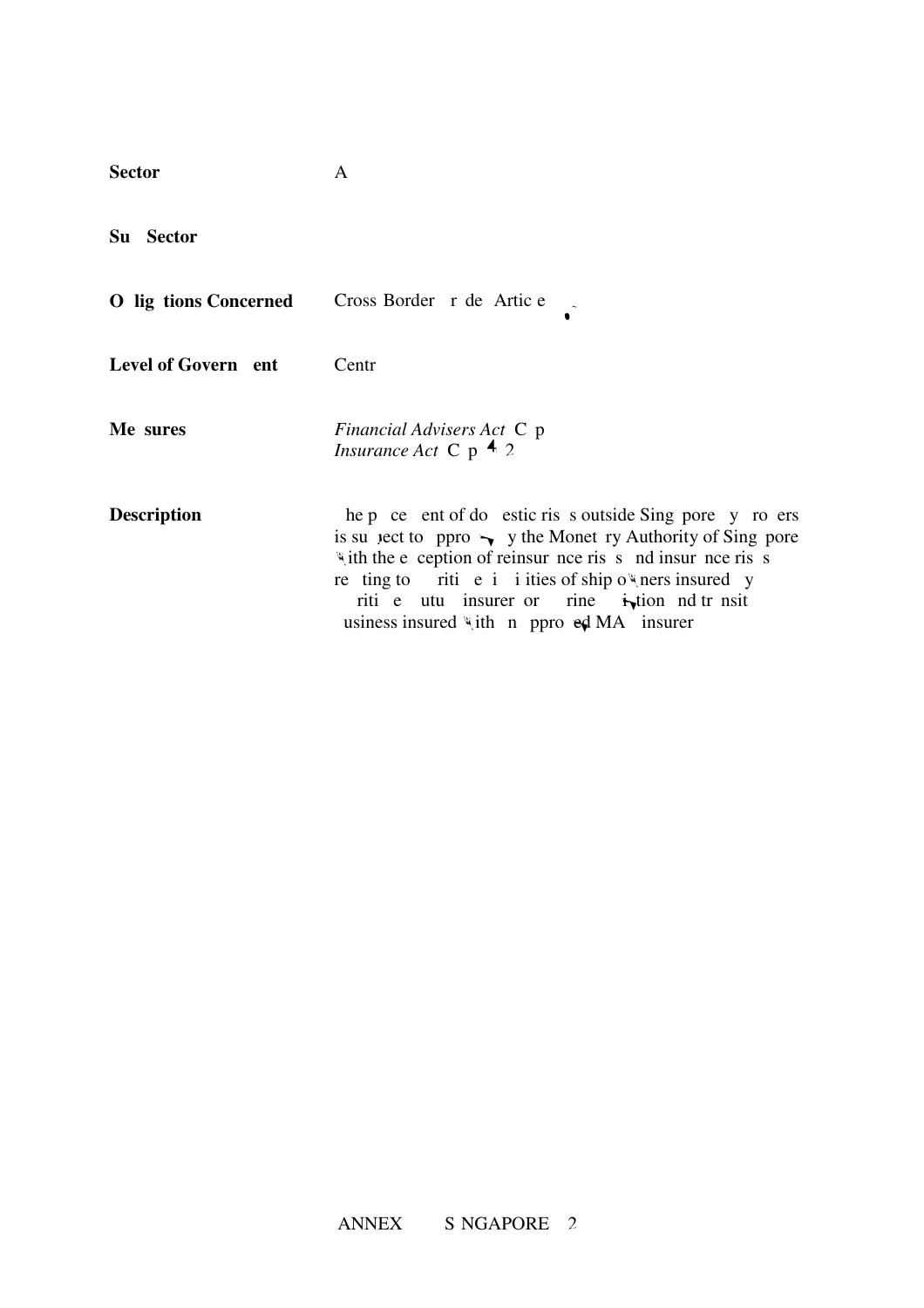| <b>Sector</b>                | A                                                                                                                                                                                                                                                                                                                |
|------------------------------|------------------------------------------------------------------------------------------------------------------------------------------------------------------------------------------------------------------------------------------------------------------------------------------------------------------|
| Su Sector                    |                                                                                                                                                                                                                                                                                                                  |
| <b>O</b> lig tions Concerned | Cross Border r de Artic e                                                                                                                                                                                                                                                                                        |
| Level of Govern ent          | Centr                                                                                                                                                                                                                                                                                                            |
| Me sures                     | Banking Act C p MAS Notice<br>Monetary Authority of Singapore Act $\overline{C}$ p MAS Notice                                                                                                                                                                                                                    |
|                              | <i>Finance Companies Act C p</i> MAS Notice<br><i>Insurance Act</i> C $p$ 4 2 MAS Notice<br>Securities and Futures Act C p 2 MAS Notice SFA 4<br>N <sup>4</sup>                                                                                                                                                  |
| <b>Description</b>           | A non resident fin noi institution y in cert in<br>circu st nees e un e to orro in Sing pore do rs<br>ore<br>the fo $o$ <sup>*</sup> ing restrictions p ced on fin nci institutions<br>ending of the Sing pore do r to non resident fin nci<br>institutions                                                      |
|                              | A fin nci institution sh not e tend to ny non resident<br>fin nci institution Sing pore do r credit f ci ities e ceeding<br>i ion per non resident fin nci institution<br>S.                                                                                                                                     |
|                              | Where the Sing pore do r proceeds re to e<br>used outside of Sing pore un ess                                                                                                                                                                                                                                    |
|                              | $\mathbf{i}$<br>such proceeds re $s \nightharpoonup$ pped or converted<br>into foreign currency upon dr \ do\n<br>or efore re it nce ro d or                                                                                                                                                                     |
|                              | $\mathbf{ii}$<br>such proceeds re for the purpose of<br>pre enting sett e ent f i ures "there the<br>fin noi institution e tends te por ry<br>Sing pore do ro explant for the ny extro<br>ccount of ny non resident fin nci<br>institution nd the fin nci institution<br>e efforts to ensure th t<br>t es re son |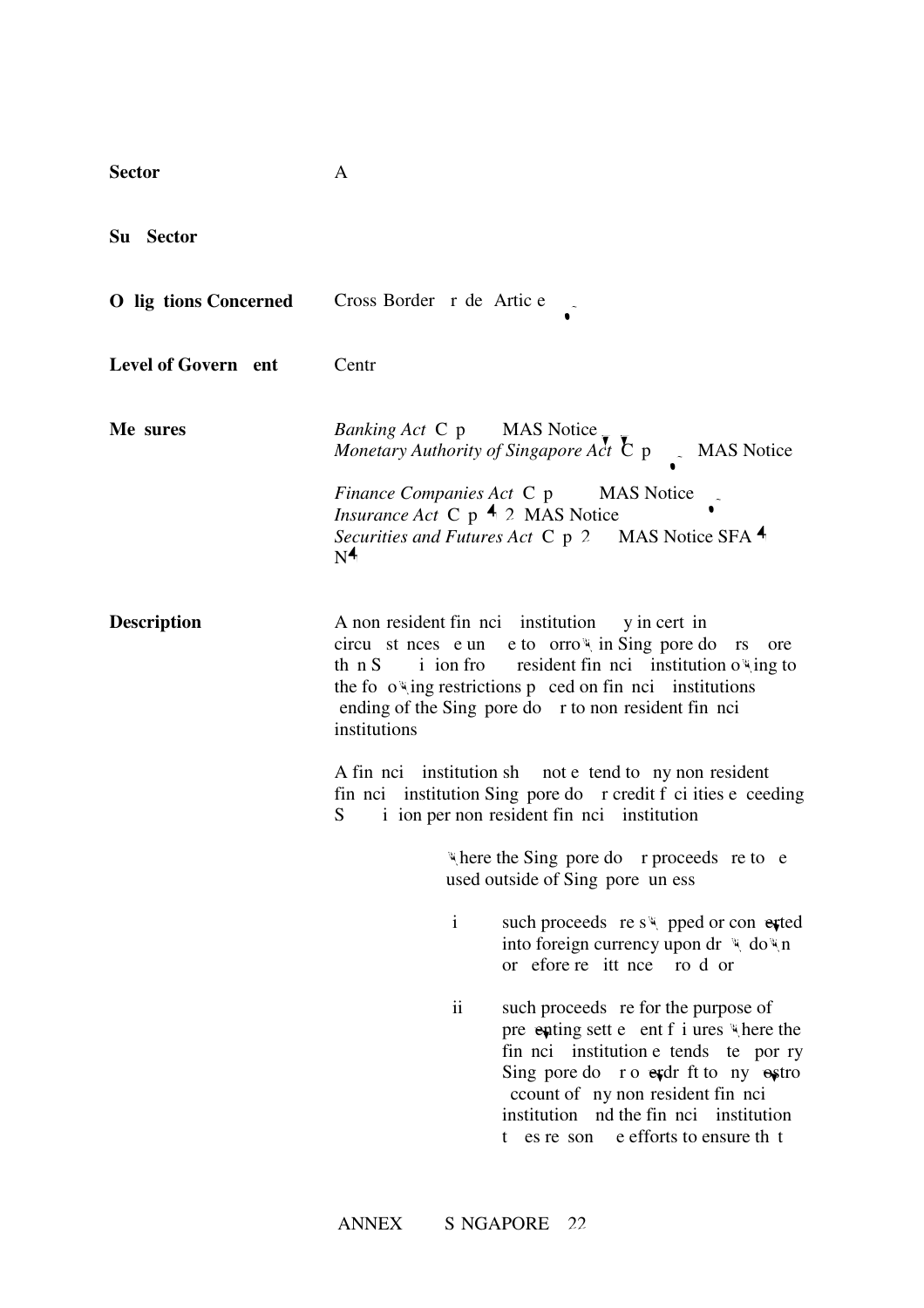the overdraft is covered within  $t \times o$ usiness d ys nd

where there is reson to be iever the the Sing pore do  $r$  proceeds  $y$  e used for Sing pore do r currency specu tion reg rd ess of whether the Sing pore do r proceeds re to  $e$  used in Sing pore or outside of Sing pore

A fin not institution shall not rr nge Singapore do r equity or ond issues for ny non-resident financial institution where the Sing pore do  $r$  proceeds re to e used outside Sing pore, unless the proceeds re swapped or converted into foreign currency upon dr  $\forall$  do  $\nforall$  n or efore remittance about the cond

Non-resident financial institution e ns any financial institution institution which is not resident s defined in the relevant notice.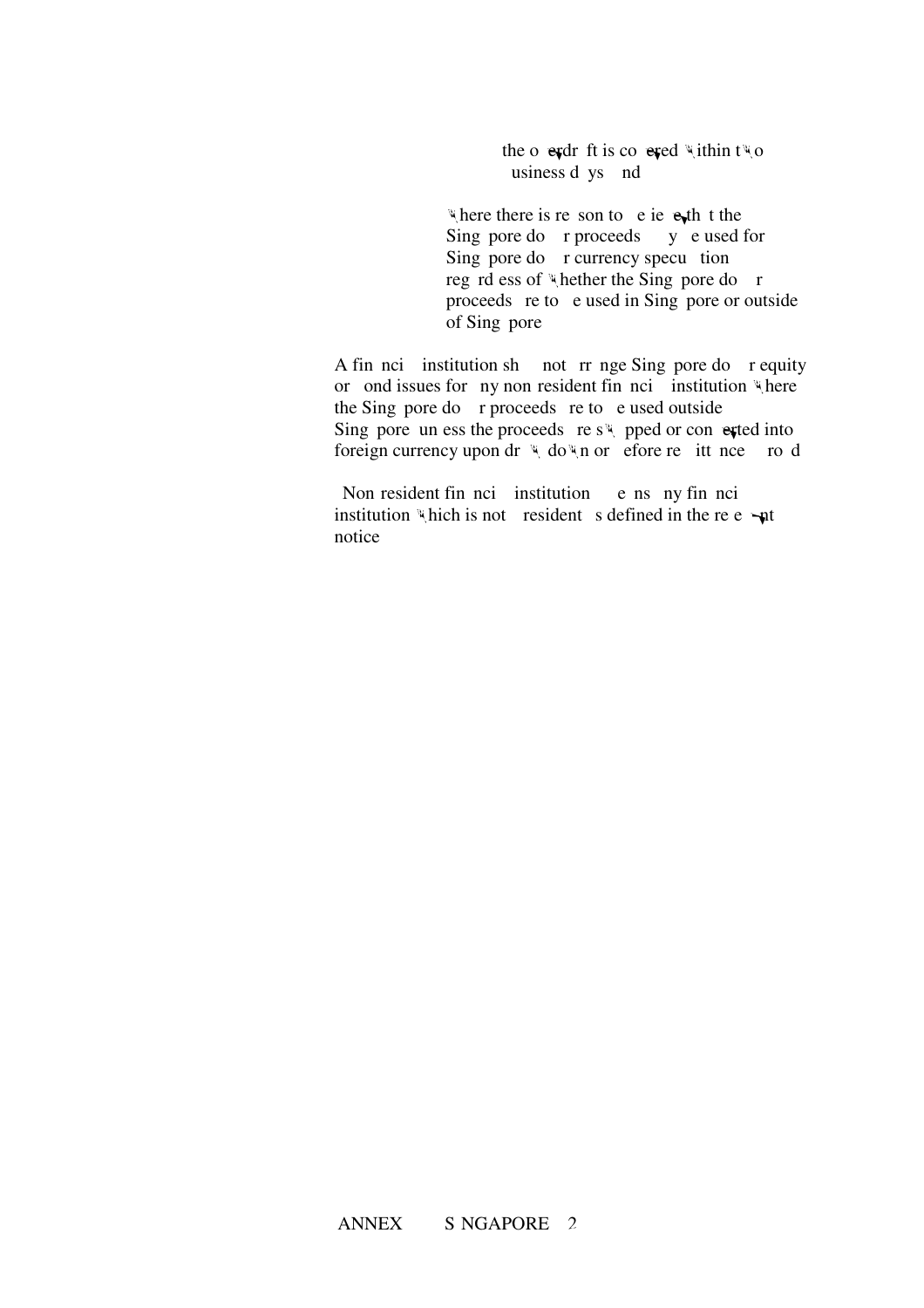| <b>Sector</b>         | A                                                                                                              |
|-----------------------|----------------------------------------------------------------------------------------------------------------|
| Su<br><b>Sector</b>   |                                                                                                                |
| O lig tions Concerned | Senior M n ge ent nd Bo rds of Directors Artic e                                                               |
| Level of Govern ent   | Centr                                                                                                          |
| Me sures              | Companies Act C p                                                                                              |
| <b>Description</b>    | E exy Sing pore incorpor ted co p ny sh h $e_1$ t e st one<br>director "ho is ordin ri y resident in Sing pore |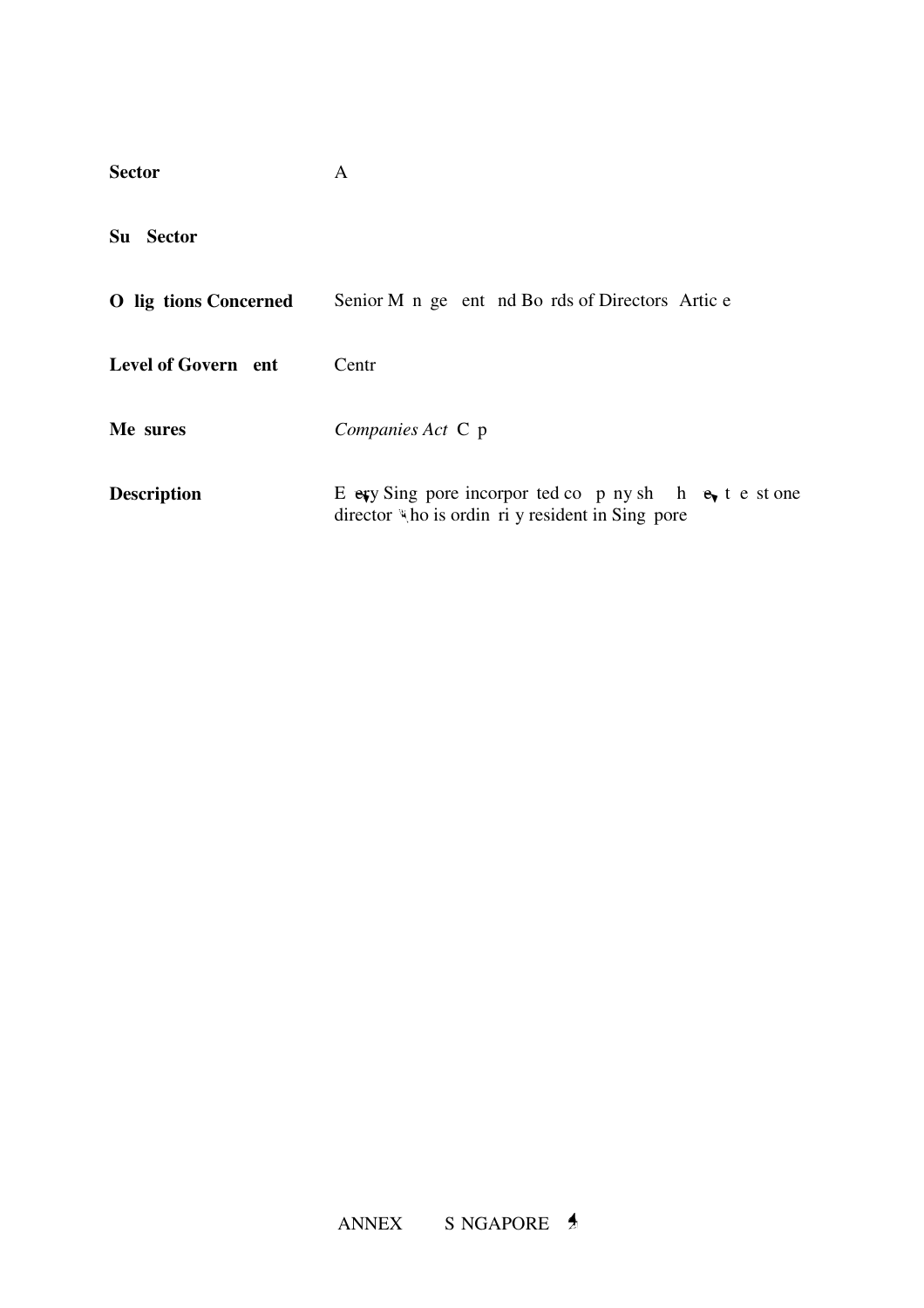# **ANNEX III**

# **Section B**

| <b>Sector</b>                | Fin nci Ser ises                                                                                                                                                                                                                                                                                                                                                                                                                     |
|------------------------------|--------------------------------------------------------------------------------------------------------------------------------------------------------------------------------------------------------------------------------------------------------------------------------------------------------------------------------------------------------------------------------------------------------------------------------------|
| Su Sector                    | B n ing                                                                                                                                                                                                                                                                                                                                                                                                                              |
| <b>O</b> lig tions Concerned | N tion re t ent Artic e<br>M r et Access for Fin noi nstitutions Artic e                                                                                                                                                                                                                                                                                                                                                             |
| Level of Govern ent          | Centr                                                                                                                                                                                                                                                                                                                                                                                                                                |
| <b>Description</b>           | Sing pore reser es the right to dopt or int in ny e sure<br>ffecting the supp y of ser is es y foreign n s $\ddot{\mathbf{v}}$ ith<br>Qu if ying Fu B n pri $i$ eges s $e_i$ th t ny such e sures<br>sh not decre se the Qu if ying Fu B n pri $\dot{E}$ ges in<br>respect of the supp y of ser is get a proved y foreign n s $\forall$ ith<br>Qu if ying Fu B n pri $i$ eges s of the d te of entry into<br>force of this Agree ent |
| E isting Me sures            | <i>Banking Act</i> C p<br>MAS Notice.                                                                                                                                                                                                                                                                                                                                                                                                |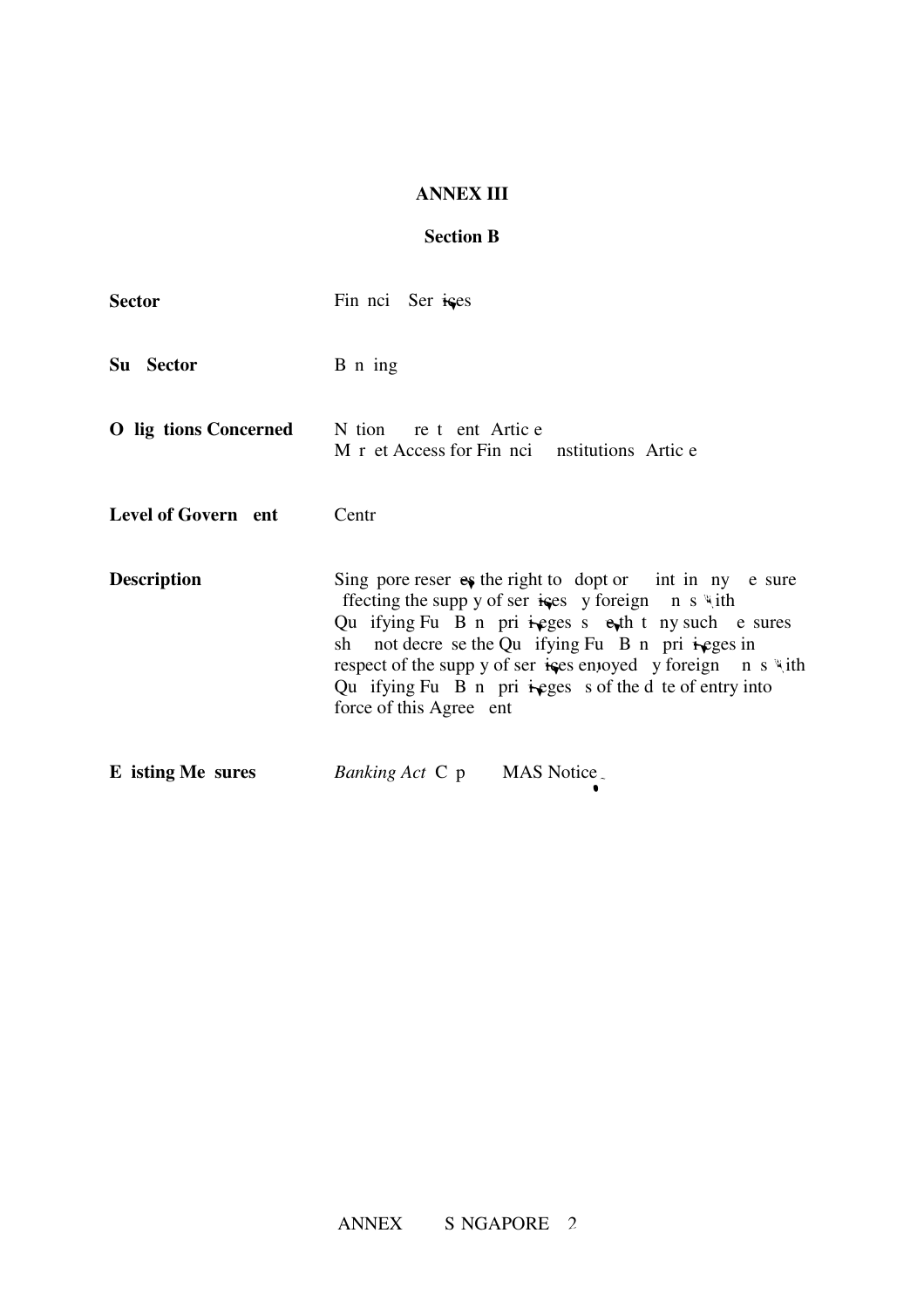Sector Fin nci Ser ises

|  | Su Sector |  |  |  |  |  |  |  |  | Sett e ent nd c e ring ser is for fin nci ssets incuding |  |
|--|-----------|--|--|--|--|--|--|--|--|----------------------------------------------------------|--|
|--|-----------|--|--|--|--|--|--|--|--|----------------------------------------------------------|--|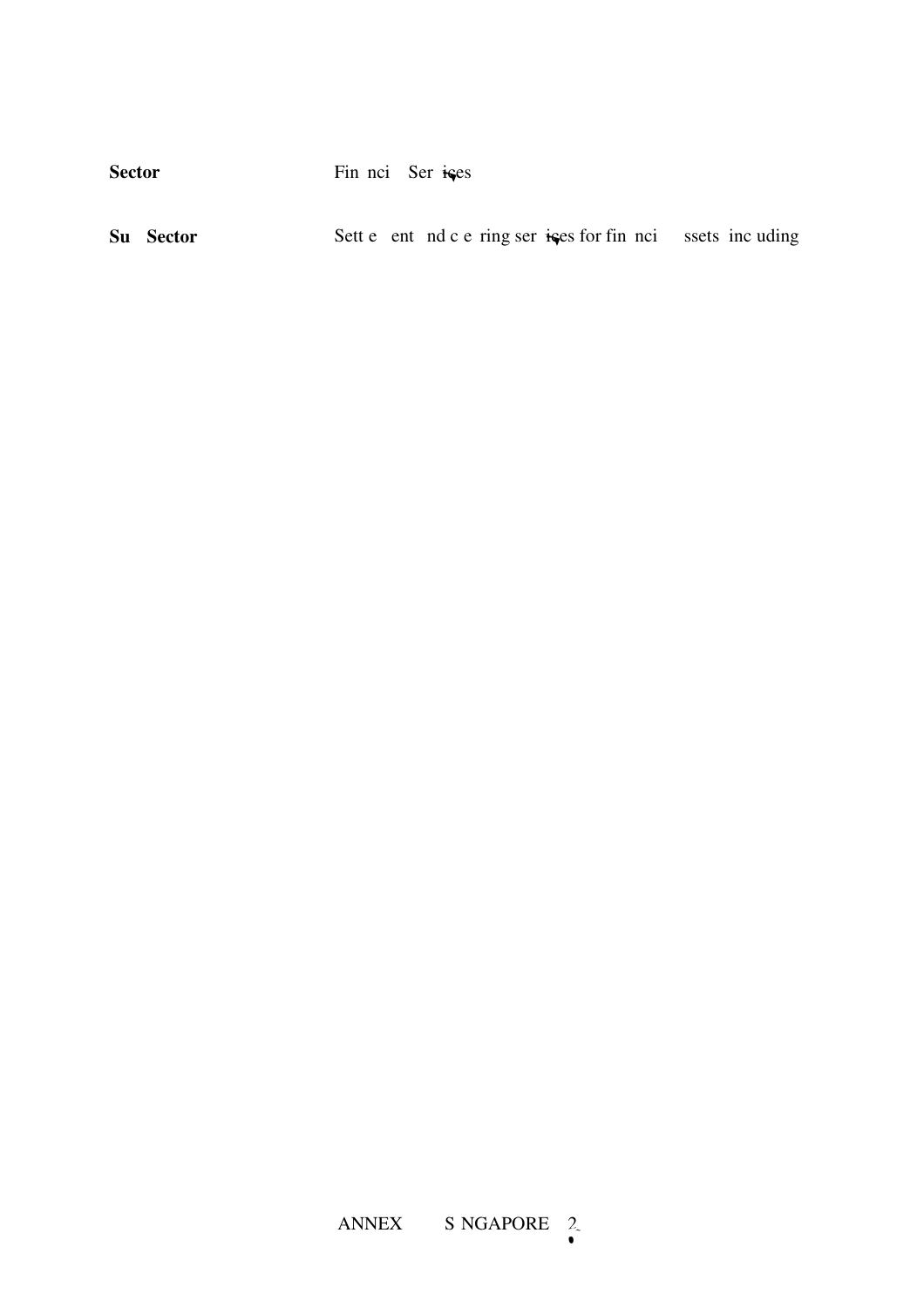| <b>Sector</b>                | Fin noi Ser ises                                                                                                                                                                                                                                                                                                                                                                                      |
|------------------------------|-------------------------------------------------------------------------------------------------------------------------------------------------------------------------------------------------------------------------------------------------------------------------------------------------------------------------------------------------------------------------------------------------------|
| Su Sector                    | Soci ser ises                                                                                                                                                                                                                                                                                                                                                                                         |
| <b>O</b> lig tions Concerned | M r et Access for Fin noi nstitutions Artic e<br>Cross Border r de Artic e                                                                                                                                                                                                                                                                                                                            |
| Level of Govern ent          | Centr                                                                                                                                                                                                                                                                                                                                                                                                 |
| <b>Description</b>           | Sing pore reser es the right to dopt or int in ny e sure<br>with respect to the provision of we enforce ent nd the<br>fo owing ser is set to the e tent the t they resoci ser is set<br>est ished or int in for pu ic purpose inco e security<br>nd insur nce soci security soci \\e f re soci<br>de $e_{\phi}$ op ent po $e_{\phi}$ ty reduction pu ic eduction pu ic<br>tr ining he th nd chi dc re |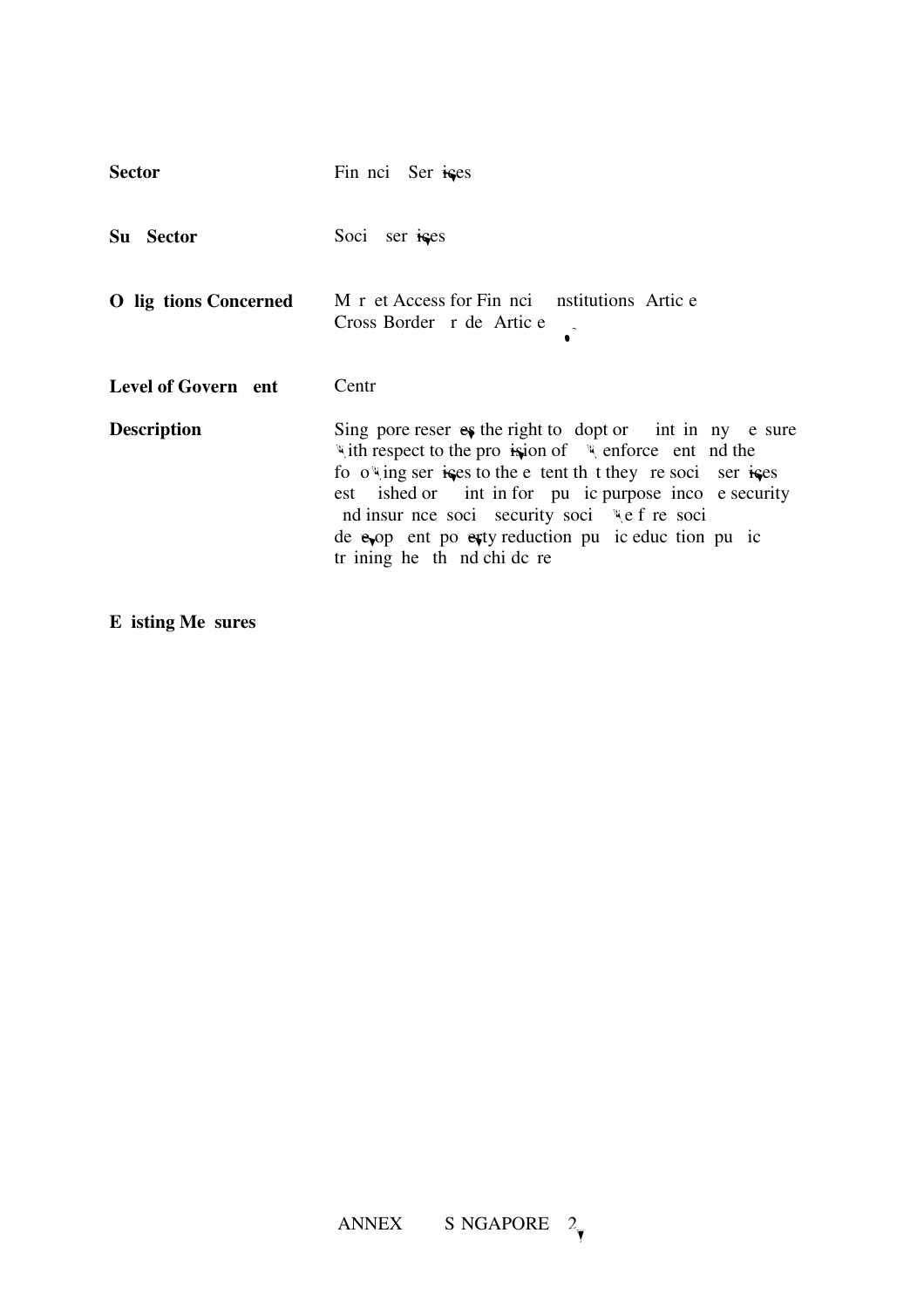| <b>Sector</b>         | Fin noi Ser ises                                                                                                                                                                                                                       |
|-----------------------|----------------------------------------------------------------------------------------------------------------------------------------------------------------------------------------------------------------------------------------|
| Su Sector             |                                                                                                                                                                                                                                        |
| O lig tions Concerned | N tion re t ent Artic e<br>M r et Access for Fin noi nstitutions Artic e                                                                                                                                                               |
| Level of Govern ent   | Centr                                                                                                                                                                                                                                  |
| <b>Description</b>    | Sing pore reser $es$ the right to dopt or int in ny e sure<br>in the for of su sidies or gr nts pro ided y Sing pore th t<br>ffects the supp y of ny fin nci ser is e y ny fin nci<br>ser is esupp ier "hich Sing pore dee s necess ry |
|                       | for the de $e_{\phi}$ op ent of oc s<br>nd ediu<br>enterprises or                                                                                                                                                                      |
|                       | to f ci it te or en e the supp y of ny ser $i$ se<br>to Sing pore enterprises the t is not eing<br>supp ied in Sing pore or th t is not eing<br>supp ied efficient y                                                                   |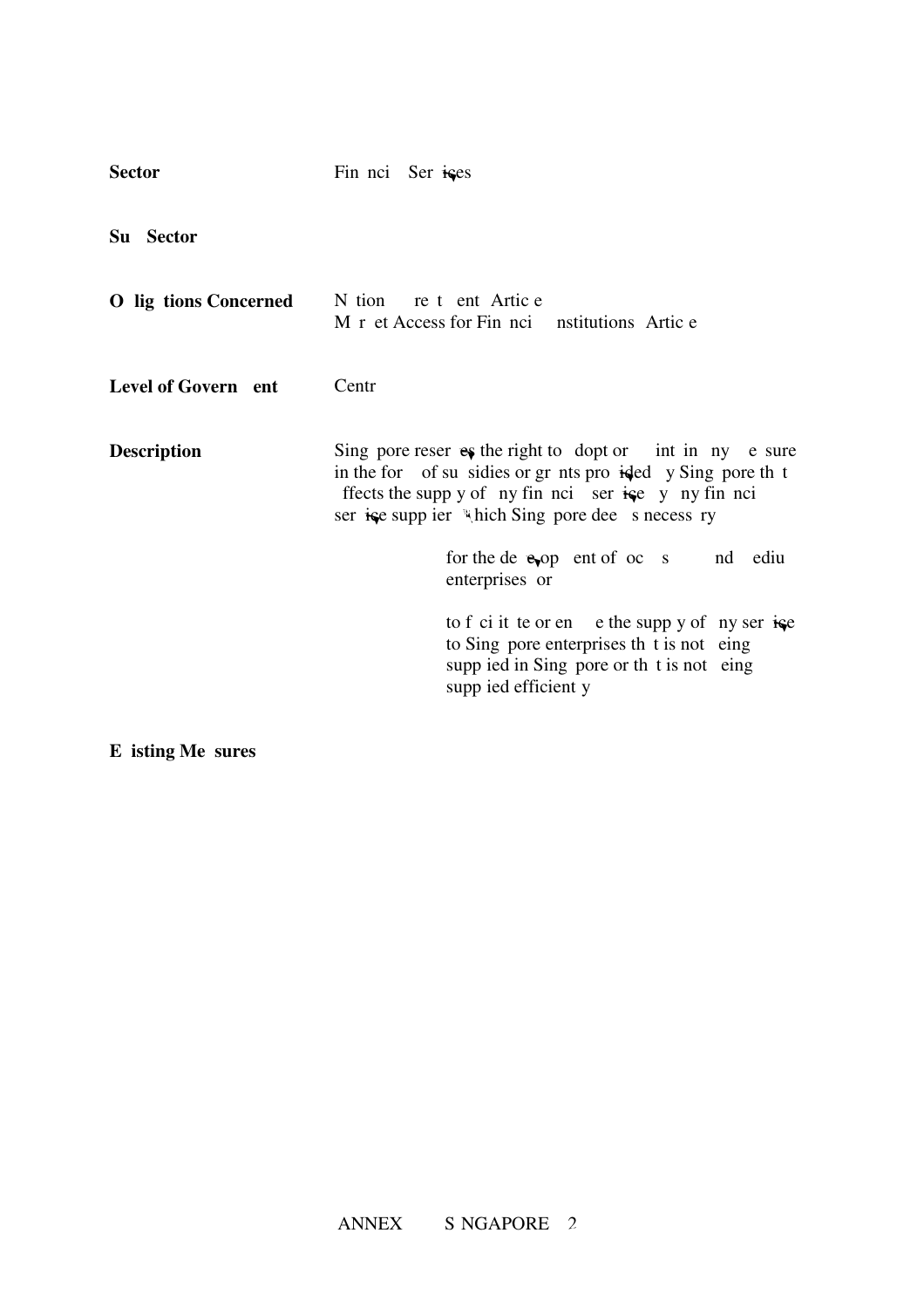| <b>Sector</b>                | Fin nci Ser ises                                                                                                                                                                                                                                                                      |  |  |
|------------------------------|---------------------------------------------------------------------------------------------------------------------------------------------------------------------------------------------------------------------------------------------------------------------------------------|--|--|
| Su Sector                    |                                                                                                                                                                                                                                                                                       |  |  |
| <b>O</b> lig tions Concerned | N tion re t ent Artic e<br>M r et Access for Fin noi nstitutions Artic e                                                                                                                                                                                                              |  |  |
| Level of Govern ent          | Centr                                                                                                                                                                                                                                                                                 |  |  |
| <b>Description</b>           | Sing pore reser $e\$ the right to dopt or int in ny e sure<br>in the for of su sidies or gr nts pro ided y Sing pore in<br>connection with the supp y of ny fin nci ser is ein $\theta$ ing<br>"\h t Sing pore dee s s syste ic y i port nt fin nci<br>r ets infr structure inc uding |  |  |
|                              | e ch nges                                                                                                                                                                                                                                                                             |  |  |
|                              | centr depositories                                                                                                                                                                                                                                                                    |  |  |
|                              | repositories<br>$\mathbf c$                                                                                                                                                                                                                                                           |  |  |
|                              | c e ring nd sett e ent f ci ities nd<br>d                                                                                                                                                                                                                                             |  |  |
|                              | r et oper tors<br>e                                                                                                                                                                                                                                                                   |  |  |